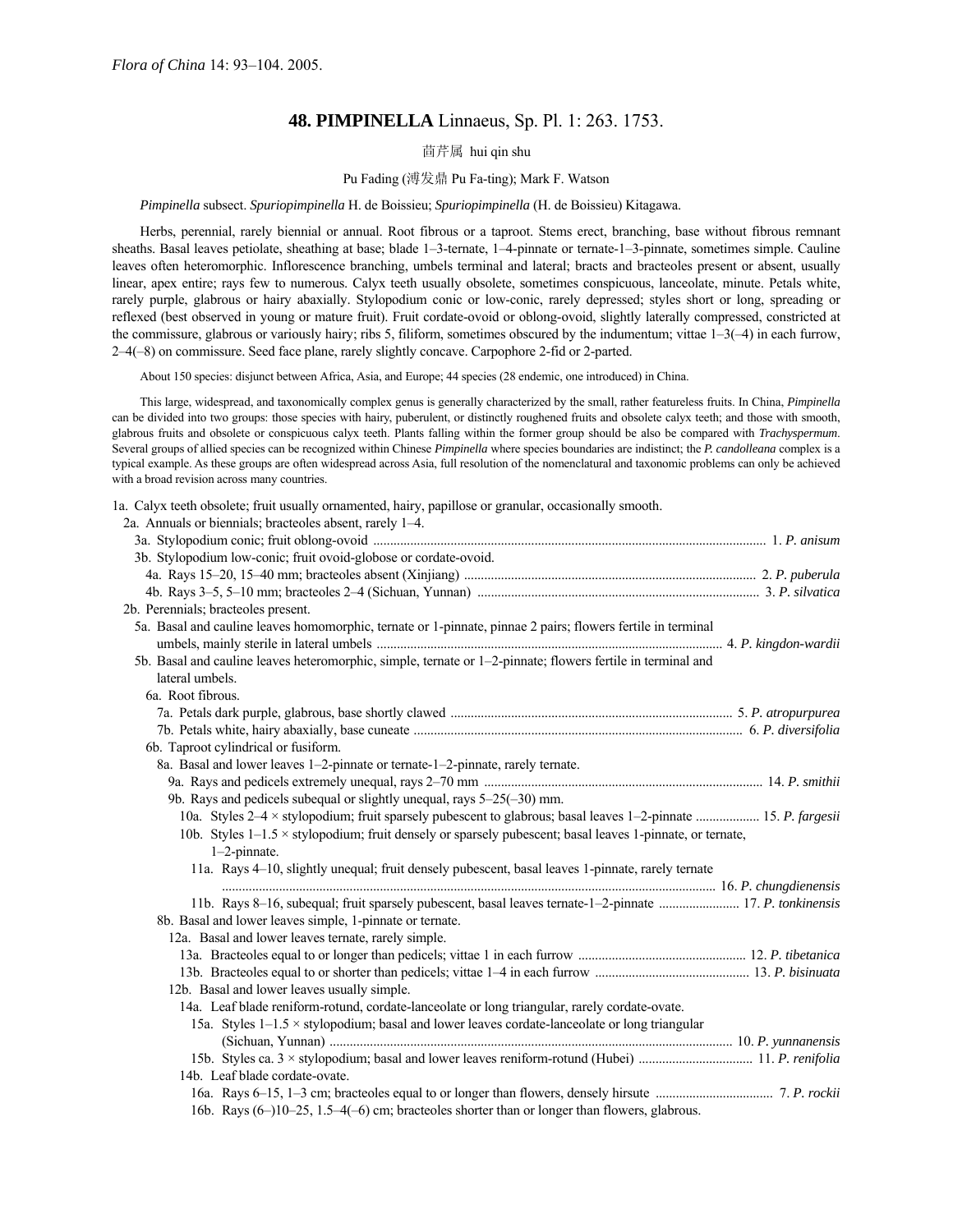| 1b. Calyx teeth conspicuous or obsolete; fruit glabrous.                                                                      |  |
|-------------------------------------------------------------------------------------------------------------------------------|--|
| 18a. Calyx teeth conspicuous.                                                                                                 |  |
| 19a. Basal and lower leaves ternate-2-pinnate, 1-3-ternate or 3-4-pinnate; rays glabrous or hirsute.                          |  |
|                                                                                                                               |  |
| 20b. Fruit ovoid or cordate-ovoid; ultimate leaf segments ovate-lanceolate, ovate, broad-ovate or suborbicular.               |  |
| 21a. Ultimate leaf segments broad-ovate or suborbicular, $1-2 \times 1-1.5$ cm; styles ca. 1 × stylopodium;                   |  |
|                                                                                                                               |  |
| 21b. Ultimate leaf segments ovate-lanceolate or rhombic, $2-8 \times 1-4$ cm; styles $2-3 \times$ stylopodium; vittae         |  |
| 3 in each furrow.                                                                                                             |  |
|                                                                                                                               |  |
|                                                                                                                               |  |
| 19b. Basal and lower leaves 1-2-ternate or 1-2-pinnate; rays glabrous or pubescent.                                           |  |
| 23a. Petals purple, base shortly clawed.                                                                                      |  |
|                                                                                                                               |  |
|                                                                                                                               |  |
| 23b. Petals white, base cuneate; seed face plane.                                                                             |  |
|                                                                                                                               |  |
| 25b. Roots fibrous; petals with an incurved apex (NE China).                                                                  |  |
|                                                                                                                               |  |
| 26b. Leaves 1-2-ternate, leaflets ovate, oblong-ovate, or rhombic.                                                            |  |
|                                                                                                                               |  |
|                                                                                                                               |  |
| 18b. Calyx teeth obsolete, rarely minute.                                                                                     |  |
|                                                                                                                               |  |
| 28b. Basal and lower leaves 1-2-ternate, ternate-2-3-pinnate or 1-3-pinnate; umbels 2-10 cm across, terminal                  |  |
| and lateral.                                                                                                                  |  |
| 29a. Basal and lower leaves 1-2-ternate or 1-2-pinnate.                                                                       |  |
| 30a. Rays 2–6; umbellules 2–8-flowered; basal leaves 1–2-ternate or 1-pinnate, pinnae 2 pairs.                                |  |
|                                                                                                                               |  |
| 31b. Bracteoles 0; pedicels 1-10 mm in fruit (Guizhou, Sichuan, Xizang, Yunnan).                                              |  |
| 32a. Plants glabrous; umbels 3–5 cm across, very lax; fruit ca. 2 mm, usually only one mericarp matures                       |  |
|                                                                                                                               |  |
| 32b. Plants sparsely puberulent or pubescent; umbels 1–3.5 cm across, compact or open; fruit ca. 1 mm,                        |  |
| both mericarps mature.                                                                                                        |  |
|                                                                                                                               |  |
| 30b. Rays 5-25; umbellules 5-25-flowered; basal leaves 1-3-pinnate, pinnae 3-6 pairs.                                         |  |
| 34a. Bracts and bracteoles present; fruit cordate-ovoid; basal leaves 1-pinnate (Taiwan)  23. P. niitakayamensis              |  |
| 34b. Bracts and bracteoles absent; fruit oblong-ovoid; basal leaves 1–3-pinnate-pinnatifid.                                   |  |
|                                                                                                                               |  |
|                                                                                                                               |  |
| 35a. Basal leaves 1-pinnate, pinnae incised or lacerate-pinnatifid, ultimate segments ovate-lanceolate                        |  |
|                                                                                                                               |  |
| 35b. Basal leaves 2–3-pinnate, ultimate segments linear or lanceolate.                                                        |  |
|                                                                                                                               |  |
| 36b. Styles ca. $1 \times$ stylopodium; seed face slightly concave; basal leaves 2-3-pinnate (Xizang)  26. P. filipedicellata |  |
| 29b. Basal and lower leaves 1-3-ternate or ternate-2-3-pinnate.                                                               |  |
|                                                                                                                               |  |
| 37b. Taproot cylindrical or fusiform; basal and lower leaves 2-ternate or ternate-1-3-pinnate.                                |  |
| 38a. Styles ca. equal to stylopodium.                                                                                         |  |
|                                                                                                                               |  |
| 38b. Styles $2-3 \times$ stylopodium.                                                                                         |  |
|                                                                                                                               |  |
| 40b. Rays $(5-)10-25$ , $3-6(-8)$ cm; basal leaves $2-3$ -ternate.                                                            |  |
|                                                                                                                               |  |
| 41b. Petals oblong-ovate, apex not incurved; basal leaves 2-3-ternate.                                                        |  |
| 42b. Rays 10-25, 0.5-4(-6.5) cm; basal leaves 2-ternate.                                                                      |  |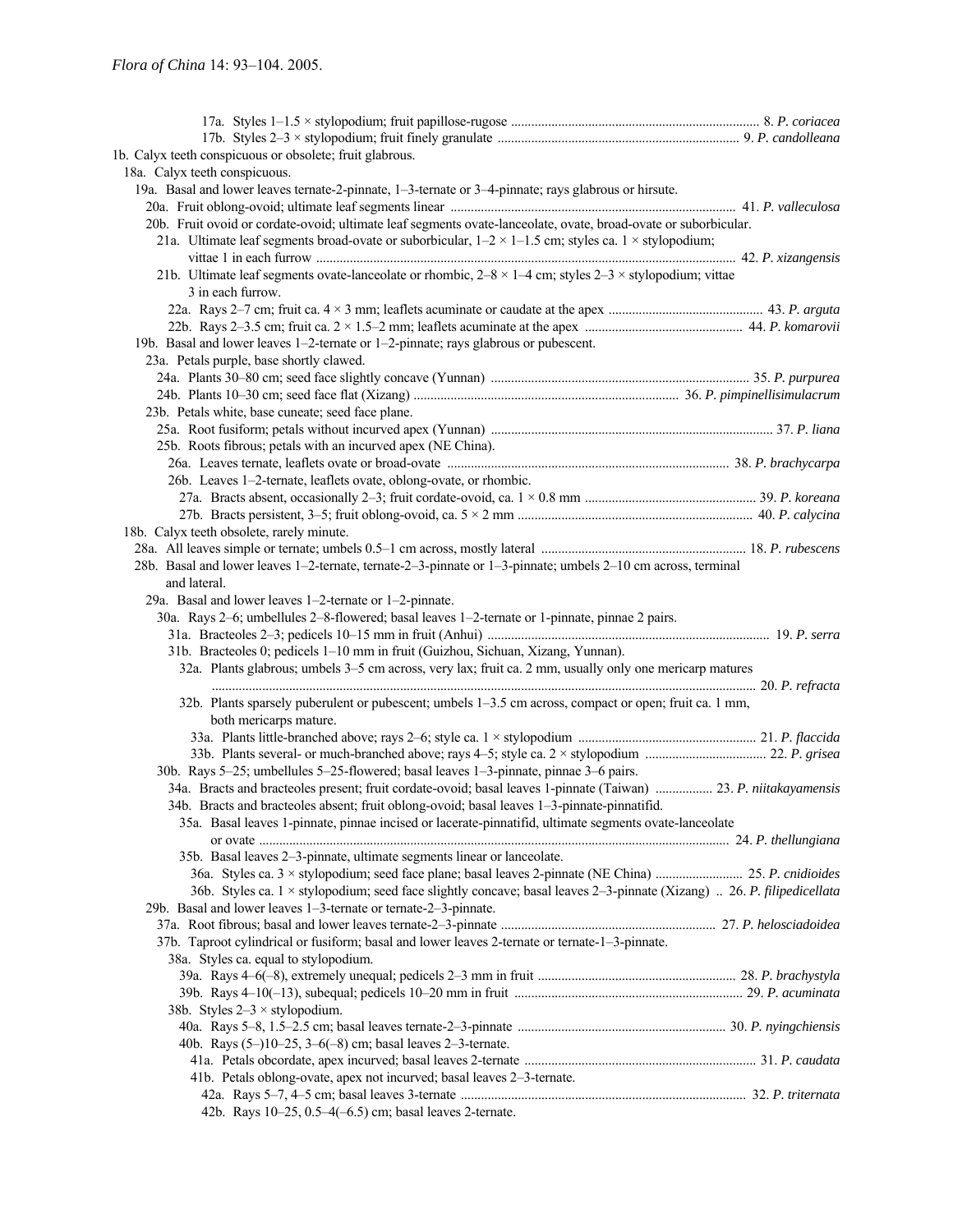# **1. Pimpinella anisum** Linnaeus, Sp. Pl. 1: 264. 1753.

茴芹 hui qin

*Anisum vulgare* Gaertner; *Apium anisum* (Linnaeus) Crantz; *Carum anisum* (Linnaeus) Baillon; *Selinum anisum* (Linnaeus) E. H. L. Krause; *Sison anisum* (Linnaeus) Sprengel; *Tragium anisum* (Linnaeus) Link.

Plants annual, 10–50 cm, sparsely shortly pubescent throughout, strongly aromatic. Taproot slender. Stem muchbranched. Leaves heteromorphic. Basal leaves simple; petioles 2–5 cm; blade reniform or broad-ovate,  $1-3 \times 1.2-2.8$  cm, puberulent along veins, margin serrate. Cauline leaves 1–2-pinnate; ultimate segments ovate or ovate-lanceolate,  $6-17 \times 2-7$ mm, 3-lobed margin serrate or lacerate. Leaves reduced upwards, becoming 3-lobed; lobes lanceolate or linear-lanceolate. Umbels  $1.5-6$  cm across; bracts  $1$ (or 2) or absent, linear-lanceolate,  $1-2$  mm; rays  $7-15$ ,  $1-4$  cm, unequal; bracteoles  $1$ (or 2) or absent, linear,  $2-3$  mm; umbellules  $5-10$  mm across, ca. 10flowered; pedicels 2–6 mm, extending to 10 mm in fruit. Calyx teeth obsolete. Petals white, obcordate, abaxially pubescent, apex with incurved lobule. Stylopodium conic; styles ca.  $3 \times$  stylopodium, ca.  $0.5 \times$  fruit, spreading or reflexed. Fruit oblong-ovoid,  $3-5 \times 2-2.5$  mm, densely appressed setose-hairy; vittae 2–4 in each furrow, 4–8 on commissure, nearly forming a continuous ring around seed. Seed face plane. Fl. Jun-Jul, fr. Aug-Sep. 2*n*  $= 20.$ 

Cultivated. Xinjiang [possibly native to SW Asia, but now known only in cultivation].

This species is widely cultivated in mild-temperate regions (especially C and SW Asia and C and S Europe) for its aromatic fruit (anise), which is used in perfume and to flavor alcoholic drinks and confectionary. The species has reputed medicinal value in China.

**2. Pimpinella puberula** (de Candolle) Boissier, Ann. Sci. Nat., Bot. 3: 129. 1844.

#### 微毛茴芹 wei mao hui qin

*Ptychotis puberula* de Candolle, Prodr. 4: 109. 1830.

Plants annual, 30–50 cm, densely pubescent throughout. Taproot slender. Stem slender, little-branched. Leaves heteromorphic. Basal petioles 3–5 cm; blade simple or ternate; ultimate segments ovate-orbicular, cordate,  $1-3 \times 1-3$  cm, margin serrate or incised-dentate. Cauline leaves 1-2-pinnate; ultimate segments linear or lanceolate,  $5-15 \times 1-2$  mm. Umbels 2-5 cm across; bracts and bracteoles 0; rays  $(4-)15-20$ , very unequal, 1.5 $-4$  cm, pubescent; umbellules 5 $-8$  mm across, 15 $-25$ -flowered; pedicels 0.5–2 mm, unequal. Calyx teeth obsolete. Petals white, obovate, pilose abaxially, apex with incurved lobule. Stylopodium low-conic; styles  $2(-3) \times$  stylopodium, spreading. Fruit ovoid-globose,  $1-1.5 \times 0.9-1.2$  mm, densely hairy; vittae  $2-3$  in each furrow,  $4-8$  on commissure. Seed face plane. Fl. May-Jun, fr. Jul-Sep.

Stony slopes in shaded valleys; 1000-1800 m. E Xinjiang (Hami) [Afghanistan, Kazakhstan, Kyrgyzstan, Pakistan, S Russia, Tajikistan, Turkmenistan, Uzbekistan].

# **3. Pimpinella silvatica** Handel-Mazzetti, Symb. Sin. 7: 714. 1933.

# 木里茴芹 mu li hui qin

Plants annual, 50-70 cm, slender, pubescent. Taproot slender. Stem solitary, little-branched. Basal and lower petioles 5-7 cm; blade 1–2-ternate; ultimate segments oblong-ovate,  $1.5-4 \times$ 1–2 cm, abaxially pubescent, adaxially pubescent along veins. Upper leaves smaller, 3-lobed, lobes lanceolate,  $10-20 \times$  ca. 5 mm. Umbels ca. 2 cm across; bracts 0, occasionally 1, linear; rays  $3-5$ ,  $0.5-1$  cm, unequal; bracteoles  $2-4$ , linear, ca. 3 mm, longer than pedicels; umbellules ca. 6 mm across, 5-8-flowered; pedicels ca. 1 mm. Calyx teeth obsolete. Petals white, broad-ovate, apex slightly notched, with incurved lobule. Stylopodium low-conic; styles ca.  $2 \times$  stylopodium. Immature fruit ovoid, base cordate, surface pubescent (mature fruit unknown). Fl. and fr. Jul-Sep.

• Moist valleys, grassy river banks; 2500-3400 m. W Sichuan, NW Yunnan.

This poorly known taxon is recorded only from a few collections.

**4. Pimpinella kingdon-wardii** H. Wolff, Repert. Spec. Nov. Regni Veg. 27: 184. 1929.

# 德钦茴芹 de qin hui qin

*Pimpinella asianensis* M. Hiroe; *P. engleriana* Fedde ex H. Wolff (1930), not H. Wolff (1927); *P. feddei* W. C. Wu & C. Y. Wu, nom. illeg. superfl.; *P. thyrsiflora* H. Wolff; *P. weishanensis* R. H. Shan & F. T. Pu.

Plants perennial, 30-100 cm, pubescent throughout. Roots fibrous or fascicled. Stem solitary, branching above. Basal petioles  $3-10(-20)$  cm including sheaths; blade ternate or 1-pinnate; leaflets 3–5, ovate or broad-ovate,  $3-9 \times 2-6$  cm, rarely undivided, cordate, pubescent on both surfaces, especially along veins. Cauline leaves homomorphic with the basal, ternate; leaflets oblong-ovate or lanceolate,  $10-20 \times 5-10$  mm. Umbels 2.5 $-11$  cm across; bracts usually absent, sometimes  $1-5$ , linear, often similar to reduced uppermost leaves; rays  $9-25$ ,  $1-4$  cm, unequal; bracteoles  $1-4$ , linear,  $2-4$  mm, unequal, ca. equal to or shorter than pedicels; umbellules  $5-13$  mm across,  $10-25$ flowered, only the terminal umbels or only outer umbellules in lateral umbels with fertile flowers, lateral umbels with sterile flowers; pedicels  $1-4$  mm, unequal, extending to  $11$  mm in fruit. Calyx teeth obsolete. Petals white, tinged purple or dark purple, apex with incurved lobule. Stylopodium short-conic; styles  $1-1.5 \times$  stylopodium, spreading. Fruit ovoid, ca.  $1 \times 0.8$ mm, base cordate, surface shortly papillose-pubescent; vittae 3 in each furrow, 6 on commissure. Seed face plane. Fl. and fr. Jun-Sep.

●Forests,forest margins, among shrubs, grassy slopes, alpine meadows, streamsides; 1700-4000 m. W Sichuan, S Xizang, NW Yunnan.

**5. Pimpinella atropurpurea** C. Y. Wu ex R. H. Shan & F. T. Pu, Acta Phytotax. Sin. 21: 81. 1983.

深紫茴芹 shen zi hui qin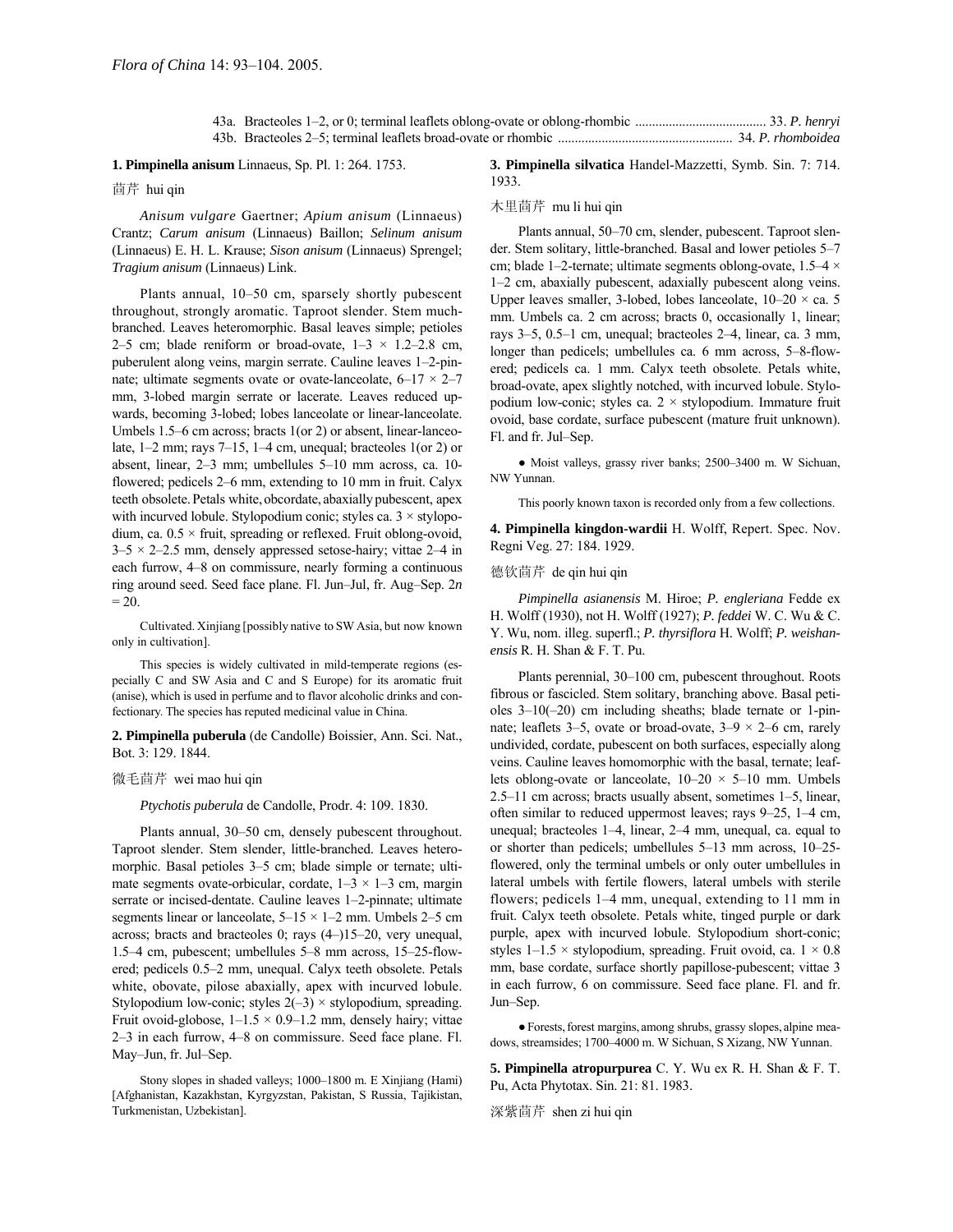Plants perennial, 30-40 cm, yellowish pubescent throughout. Root fibrous. Stems 1–2, striate, 3–4-branched. Basal petioles 5–15 cm; blade simple, ovate-cordate,  $2.5-4.5 \times 2-4$  cm, margins crenate. Upper leaves heteromorphic, smaller, sessile, nearly 1-pinnate or 3-lobed, lobes lanceolate. Umbels 2.5–5 cm across; bracts  $1-3$ , linear or linear-lanceolate,  $0.8-1.5$  cm, apex entire or 3-lobed; rays  $8-12$ ,  $2-3$  cm, densely yellowish pubescent; bracteoles 4–5, linear, 4–8 mm, ca. equal to or longer than flowers; umbellules  $6-10$  mm across,  $10-15$ -flowered; pedicels 3–5 mm. Calyx teeth obsolete. Petals dark purple, abaxially glabrous, base shortly clawed, apex plane, without incurved lobule. Stylopodium low-conic; styles ca. equal to stylopodium, spreading. Young fruit ovoid, base cordate, surface sparsely puberulent (mature fruit unknown). Fl. and fr. Jul-Sep.

• Grassy slopes, alpine meadows; 2900–3500 m. W Yunnan.

This poorly known taxon is recorded only from a few collections. It has reputed medicinal value.

# **6. Pimpinella diversifolia** de Candolle, Prodr. 4: 122. 1830.

# 异叶茴芹 yi ye hui qin

Plants perennial, 30–200 cm, pubescent throughout. Roots fibrous. Stem solitary, branched. Basal petioles 2-13 cm; blade ternate, leaflets ovate-cordate,  $1.5–6 \times 1–5$  cm, margins coarsely serrate, rarely simple or 1-pinnate. Cauline leaves reduced upwards, 1-pinnate or 3-lobed, lobes narrow, lanceolate, often lacerate. Umbels 3–7 cm across; bracts 1–5, lanceolate, or absent; rays  $6-15(-30)$ ,  $1-4$  cm; bracteoles  $1-8$ , linear,  $1-2$  mm, shorter than pedicels; umbellules 3–6 mm across, 6–20-flowered; pedicels 1-3 mm, unequal. Calyx teeth obsolete. Petals white, obovate, hairy abaxially, base cuneate, apex with incurved lobule. Stylopodium conic; styles ca.  $2-3 \times$  stylopodium. Fruit ovoid,  $1.3-1.6 \times 1.3-1.6$  mm, base cordate, surface shortly papillose-pubescent; vittae  $2-3$  in each furrow,  $4-6$  on commissure. Seed face plane. Fl. May–Sep, fr. Aug–Nov.

Forests, forest margins, montane thickets, montane scrub and grasslands, grassy slopes, streamsides; 200-3300 m. Fujian, Gansu, Guangdong, Guangxi, Hainan, Henan, Hubei, Hunan, Qinghai, Shandong, Shanxi, Sichuan, Taiwan, Xinjiang, Yunnan, Zhejiang [Afghanistan, Bhutan,Cambodia,India,Japan, Kashmir, Nepal, Pakistan, Sikkim, Vietnam].

This widespread and very variable species has reputed medicinal value in C China.

- 1a. Plants stoloniferous ............................... 6c. var. *stolonifera* 1b. Plants without stolons.
	- 2a. Petals obovate, apex notched with
		- incurved lobule ............................ 6a. var. *diversifolia* 2b. Petals ovate-lanceolate, apex
			- mucronate, slightly incurved ... 6b. var. *angustipetala*

# **6a. Pimpinella diversifolia** var. **diversifolia**

异叶茴芹(原变种) yi ye hui qin (yuan bian zhong)

*Helosciadium pubescens* de Candolle; *Pimpinella diversifolia* var. *divisa* C. B. Clarke; *P. diversifolia* var. *simplicifolia*  Kuntze; *P. sinica* Hance; *Platyrhaphe japonica* Miquel.

Plants without stolons. Petals obovate, apex notched with small incurved lobule.

Forests, forest margins, montane scrub and grasslands, streamsides; 200-3300 m. Fujian, Gansu, Guangdong, Guangxi, Hainan, Henan, Hubei, Hunan, Qinghai, Shandong, Shanxi, Sichuan, Taiwan, Xinjiang, Yunnan, Zhejiang [Afghanistan, Cambodia, India, Japan, Kashmir, Nepal, Pakistan, Vietnam].

**6b. Pimpinella diversifolia** var. **angustipetala** R. H. Shan & F. T. Pu, Acta Phytotax. Sin. 21: 81. 1983.

# 尖瓣异叶茴芹 jian ban yi ye hui qin

Plants without stolons. Petals ovate-lanceolate, apex mucronate, slightly incurved, but not notched and without incurved lobule.

● Forests, grassy slopes. SC Sichuan (Emei Shan).

**6c. Pimpinella diversifolia** var. **stolonifera** Handel-Mazzetti, Symb. Sin. 7: 714. 1933.

# 走茎异叶茴芹 zou jing yi ye hui qin

*Pimpinella diversifolia* var. *sermentifera* Goel & U. C. Bhattacharyya.

Plants with stolons. Petals obovate, with an incurved lobule.

Montane forests and thickets; 1800–3300 m. W Sichuan, NW Yunnan [Bhutan, Nepal, Sikkim].

**7. Pimpinella rockii** H. Wolff, Repert. Spec. Nov. Regni Veg. 27: 191. 1929.

# 丽江茴芹 li jiang hui qin

*Pimpinella wolffiana* Fedde ex H. Wolff.

Perennial, 10-40 cm, pubescent throughout. Root fusiform, slender,  $3-20 \times 0.3-0.5$  cm. Stems 1-8, slender, 1-3branched. Basal and lower petioles 2–10 cm; blade simple, cordate-ovate or rounded,  $1.5-10 \times 1-9$  cm, margin serrate-crenate, hirsute pubescent on both surfaces. Upper leaves heteromorphic, smaller, sessile, sheaths oblong-ovate; blade 1-2pinnate or 3-lobed; lobes lanceolate. Umbels 2.5–7 cm across; bracts  $1-2$ , lanceolate,  $1.5-3$  cm, apex entire or  $2-3$ -lobed, like uppermost leaf; rays  $6-15$ ,  $1-3$  cm, densely hirsute; bracteoles  $1-4$ , linear-lanceolate,  $5-9$  mm, ca. equal to or longer than flowers, hirsute; umbellules 7-11 mm across, 10-15-flowered; pedicels 1.5-4 mm. Calyx teeth obsolete. Petals white or purplish, base shortly clawed, apex notched with incurved lobule. Stylopodium conic; styles  $1-1.5 \times$  stylopodium, spreading. Fruit ovoid, ca.  $1.5 \times 1$  mm, base cordate, surface puberulent with short dense papillae; vittae 1 in each furrow, 2 on commissure. Seed face plane. Fl. Jul-Aug, fr. Aug-Sep.

● Forest margins, alpine meadows, rock crevices; 2800-4500 m. NW Yunnan.

See the taxonomic note under *Pimpinella candolleana*.

**8. Pimpinella coriacea** (Franchet) H. de Boissieu, Bull. Soc. Bot. France 56: 351. 1909.

革叶茴芹 ge ye hui qin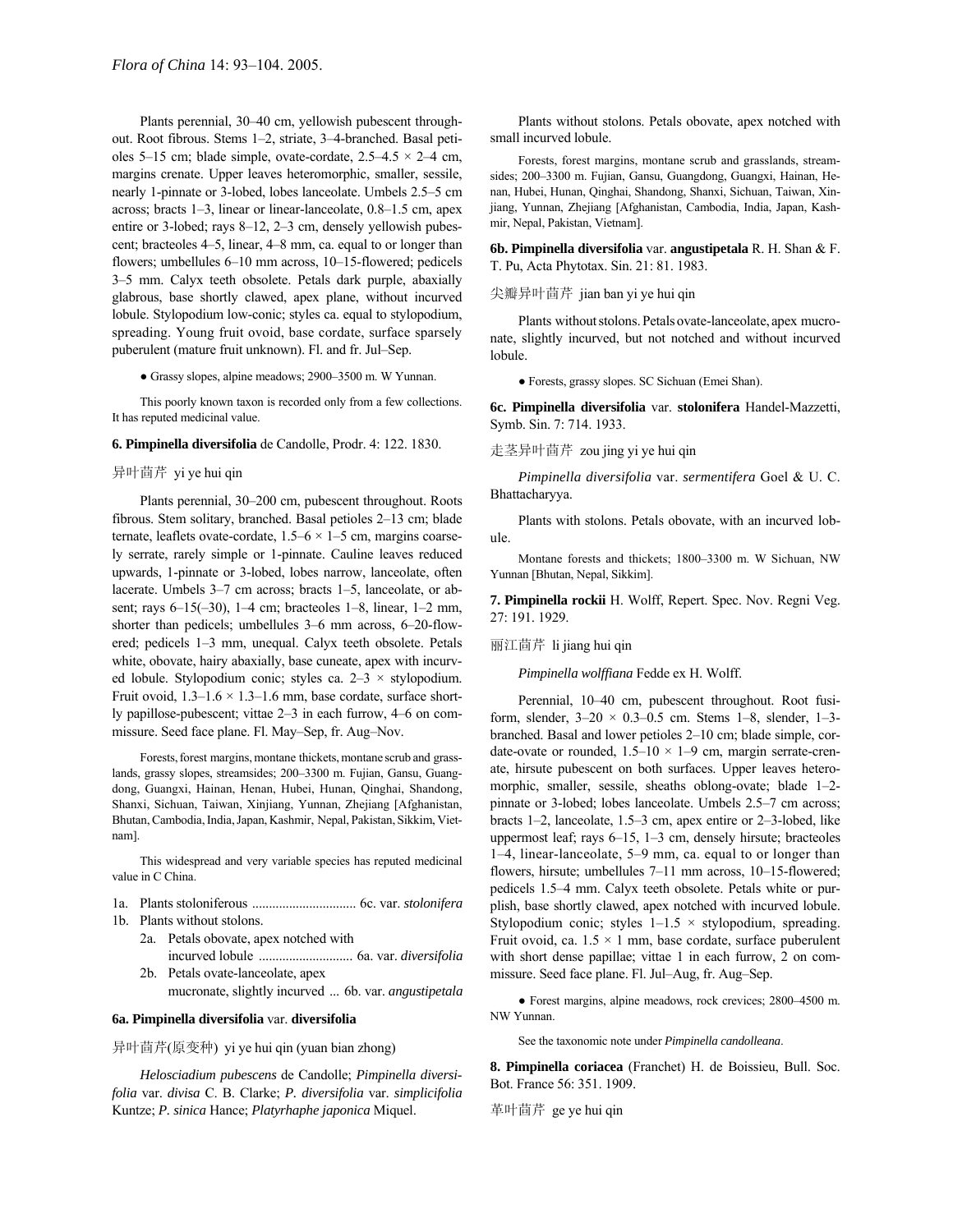*Carum coriaceum* Franchet, Bull. Soc. Philom. Paris, sÈr. 8, 6: 127. 1894.

Plants perennial, 30-70 cm, sparsely pubescent. Root fusiform, ca.  $5 \times 0.4$  cm. Stems solitary, rarely 2–3. Basal and lower leaves simple, cordate-ovate,  $(1-)2-5 \times 1-3$  cm, both surfaces pubescent, margins coarsely serrate. Upper leaves smaller, sessile, 1-pinnate or 3-lobed, lobes lanceolate. Umbels 2-5 cm across; bracts 1–2, linear, 4–8 mm, or absent; rays  $(8–)15–20$ ,  $2-4(-6)$  cm, unequal, pubescent; bracteoles  $1-3$ , linear,  $1.5-3$ mm, shorter than pedicels, glabrous; umbellules ca. 8 mm across,  $15-25$ -flowered; pedicels 0.7 $-3$  mm, unequal. Calyx teeth obsolete. Petals white, obcordate, base cuneate, apex notched with incurved lobule, abaxially hairy. Stylopodium conic; styles  $1-1.5 \times$  stylopodium, spreading. Fruit ovoid, ca.  $1.5 \times 1$  mm, base cordate, surface densely papillose-rugose; vittae  $1-3$  in each furrow,  $2-4$  on commissure. Seed face plane. Fl. May-Aug, fr. Aug-Nov.

· Forests, grassy streamsides; 900-3200 m. Guangxi, Guizhou, Sichuan, Yunnan.

This species has reputed medicinal value. See the taxonomic note under *Pimpinella candolleana*.

**9. Pimpinella candolleana** Wight & Arnott, Prodr. Fl. Ind. Orient. 1: 369. 1834.

#### 杏叶茴芹 xing ye hui qin

*Carum candolleanum* (Wight & Arnott) Franchet.

Plants perennial, 10-100 cm, pubescent throughout. Root cylindrical or fusiform,  $5-15 \times 0.5-1$  cm. Stems 1-2, littlebranched. Basal petioles 2–20 cm; bade simple (rarely ternate), cordate-ovate,  $(1-)3-8 \times (1-)2-7$  cm, margins coarsely serrate. Cauline leaves few, ternate, 3-lobed or 1-pinnate, rarely entire. Umbels 3–6 cm across; bracts absent or  $1-7$ , linear, 3–8 mm; rays $(6–)10–25, 1.5–4$  cm, unequal, pubescent or scabrous; bracteoles  $1-6$ , linear,  $2.5-4$  mm, ca. equal to or longer than pedicels, glabrous; umbellules 9–12 mm across, 10–20-flowered, usually central flowers subsessile and sterile; pedicels  $0.5-3.5$ mm. Calyx teeth obsolete. Petals white or purplish, obcordate, apex with incurved lobule. Stylopodium conic; styles ca.  $2-3 \times$ stylopodium. Fruit cordate-ovoid, ca.  $1.5-2 \times 1-1.5$  mm, surface granulate with dense, short papillae; vittae  $2-3$  in each furrow, 2–4 on commissure. Seed face plane. Fl. Apr–Aug, fr. Aug–Oct.  $2n = 18^*$ .

*Pinus* forest margins, among shrubs, grassy slopes, streamsides; 1300-3500 m. Guangdong, Guangxi, Guizhou, Sichuan, Yunnan [S India].

This species has reputed medicinal value in China. The Chinese species *Pimpinella bisinuata, P. candolleana, P. coriacea, P. renifolia, P. rockii, P. tibetanica,* and *P. yunnanensis* form part of a species complex with papillose or granular fruits and heteromorphic leaves: basal leaves are simple or ternate (sometimes pinnate with 5 leaflets), compared to the more dissected upper leaves with more leaflets and narrower segments. These, together with similar species in India and SE Asia, are often difficult to distinguish and their species boundaries are unclear. *Pimpinella candolleana* is generally known from peninsular India, and so the application of this name to Chinese plants is controversial. However, this and other problems with these Chinese taxa cannot be resolved in isolation, and must wait for a broad revision of allied taxa in China, India, Indonesia, and SE Asia.

**10. Pimpinella yunnanensis** (Franchet) H. Wolff in Engler, Pflanzenr. 90(IV. 228): 266. 1927.

# 云南茴芹 yun nan hui qin

*Carum yunnanense* Franchet, Bull. Soc. Philom. Paris, sÈr. 8, 6: 128. 1894; *Pimpinella pseudocandolleana* H. Wolff.

Plants perennial, 30–60 cm, sparsely hirsute, especially above. Root cylindrical,  $10-15$  cm. Stems solitary, rarely  $2-3$ , slender, 2-3-branched. Basal petioles 2-10 cm; blade simple, cordate-lanceolate or narrowly triangulate, rarely cordate-ovate,  $1.5-7 \times 1-5$  cm, base faintly cordate or truncate, margins serrate, apex acute. Cauline leaves few, usually 1-pinnate or 3 lobed, lobes lanceolate. Umbels 3-7 cm across; bracts 1-4, linear, or absent; rays 8-20, 2-5 cm, unequal, pubescent; bracteoles  $1-10$ , 1.5 $-4$  mm, ca. equal to or shorter than pedicels; umbellules 7-12 mm across, 10-15-flowered; pedicels 1-5 mm, very unequal. Calyx teeth obsolete. Petals white, obovate or obcordate, apex with incurved lobule. Stylopodium conic; styles 1- $1.5 \times$  stylopodium, reflexed. Fruit ovoid, ca.  $2 \times 1.7$  mm, base cordate, surface sparsely pubescent with short papillae; vittae 1–3 in each furrow, 2–4 on commissure. Seed face plane. Fl. May-Jul, fr. Aug-Oct.

• Valley forests, scrub by streams, alpine meadows; 1400-3200 m. SW Sichuan, N and S Yunnan.

This species has reputed medicinal value. See the taxonomic note under *Pimpinella candolleana*.

**11. Pimpinella renifolia** H. Wolff, Repert. Spec. Nov. Regni Veg. 27: 191. 1929.

### 肾叶茴芹 shen ye hui qin

Plants perennial, 30–75 cm, glabrous. Root fusiform. Stem solitary, 2–3-branched. Basal leaves simple; blade reniform-rotundate, broad-ovate,  $5-8 \times 4-6$  cm, base cordate or truncate, margins coarsely serrate, apex obtuse or 3-lobed. Cauline leaves ternate, leaflets ovate or broad-ovate. Upper leaves smaller, sessile, 3-lobed, lobes lanceolate. Umbels ca. 5 cm across; bracts absent; rays 8-12, 1.5-2 cm, unequal, pubescent; bracteoles numerous, linear, nearly as long as pedicels; umbellules ca. 8 mm across, 10-20-flowered. Calyx teeth obsolete. Petals white, obovate, base cuneate, apex notched with incurved lobule. Stylopodium short conic; styles ca.  $3 \times$  stylopodium, reflexed. Fruit ovoid-ellipsoid, base cordate, surface minute granulate. Fl. Jun-Jul, fr. Aug-Sep.

● Shady forests; ca. 1800 m. W Hubei (Yichang).

This incompletely known taxon is recorded only from a few collections (possibly only the type). See the taxonomic note under *Pimpinella candolleana*.

**12. Pimpinella tibetanica** H. Wolff, Repert. Spec. Nov. Regni Veg. 27: 319. 1930.

#### 藏茴芹 zang hui qin

Plants perennial, 20-100 cm, sparsely hirsute. Root fusiform or cylindric,  $3-10 \times 0.3-0.8$  cm. Stems  $1-3$ ,  $1-2(-5)$ branched. Basal leaves few, petioles 5-15 cm; blade ternate (rarely simple); leaflets cordate-ovate,  $1.5-5 \times 1-3.5$  cm. Cauline leaves similar to basal, 3-lobed, lobes ovate or lanceolate.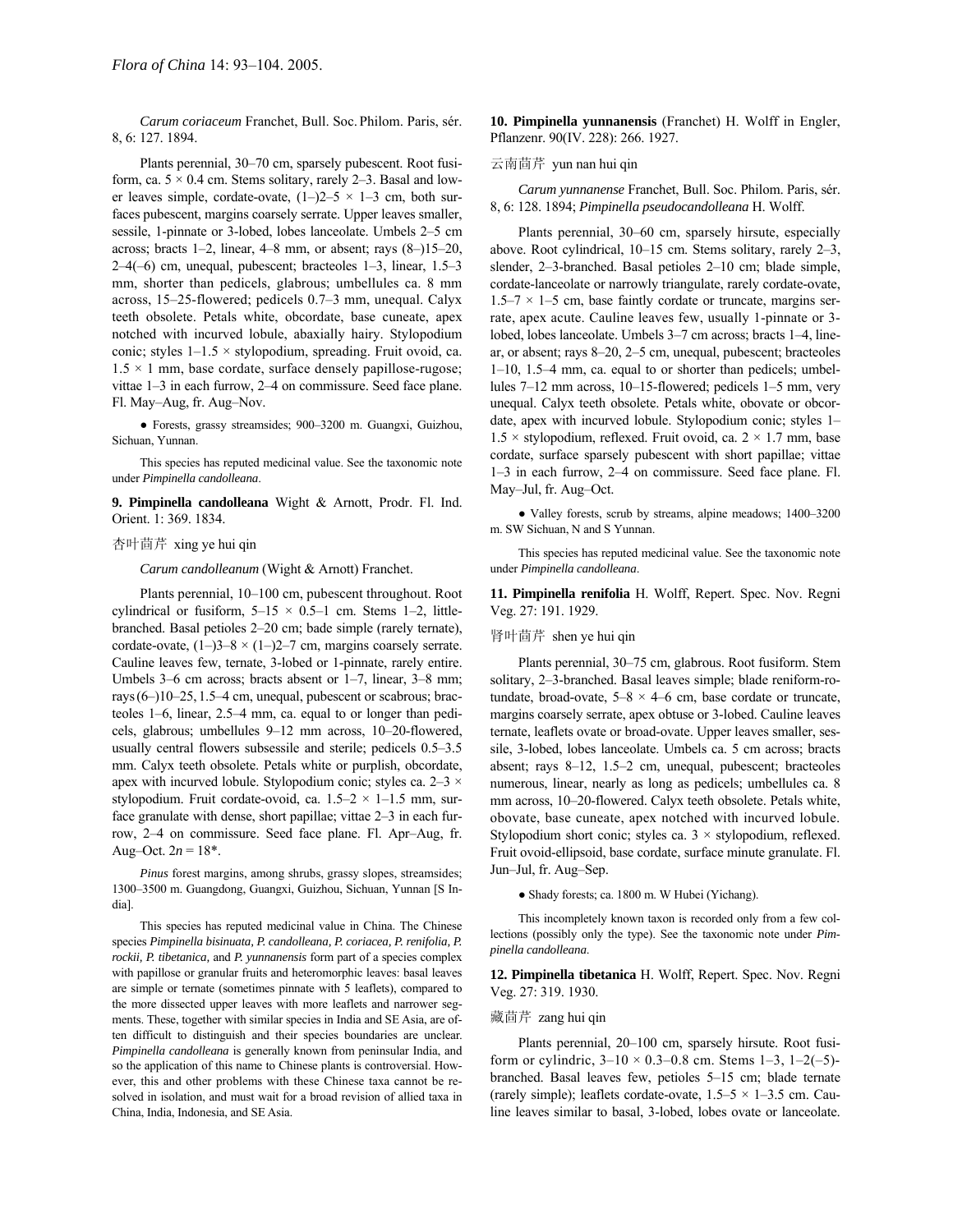Umbels  $3-5$  cm across; bracts  $1-5$ , linear,  $6-16$  mm, or absent; rays 8–15(–20), 1–3(–4) cm, unequal; bracteoles 3–7, linear, 2– 4 mm, ca. equal to or longer than pedicels; umbellules 6–8 mm across,  $10-20$ -flowered; pedicels  $0.5-2.5$  mm. Calyx teeth obsolete. Petals white, obcordate, abaxially hairy, apex notched with small incurved lobule. Stylopodium conic; styles  $1.5-2 \times$ stylopodium, reflexed. Fruit ovoid-ellipsoid,  $1.7-2 \times 1-1.5$  mm, base cordate, surface granulate with minute papillae; vittae 1 in each furrow, 2 on commissure. Seed face plane. Fl. Jun-Jul, fr. Aug-Oct.

Forest margins, grassy slopes; 1200-3000 m. W Sichuan, S Xizang, NW Yunnan [Bhutan, Nepal, Sikkim].

This species has reputed medicinal value. It is common in the E Himalayas, where the plants differ slightly in that simple basal leaves are more prevalent, the petals are sometimes dark purple, and it is recorded up to 4100 m in altitude. See also the taxonomic note under *Pimpinella candolleana*.

**13. Pimpinella bisinuata** H. Wolff, Repert. Spec. Nov. Regni Veg. 27: 332. 1930.

# 重波茴芹 chong bo hui qin

Plants perennial, 30-70 cm, sparsely hirsute. Root fusiform,  $3-5 \times ca$ . 0.3 cm. Stem solitary, slender, 3-4-branched. Basal petioles  $3-5$  cm; blade ternate, rarely simple; leaflets  $1-3$  $\times$  1–1.5 cm; lateral leaflets cordate-ovate, base subtruncate or bisinuate; terminal leaflets ovate-lanceolate. Cauline leaves simple, cordate-ovate,  $2.5-4 \times 1.5-2$  cm, sessile, 3-4-lobed, lobes lanceolate. Umbels 2.5–6 cm across; bracts usually absent, or  $1-3$ , linear,  $2-6$  mm; rays  $8-15$ ,  $1.2-5$  cm, unequal, densely hirsute; bracteoles  $3-5$ , linear,  $1.5-2.5$  mm, ca. equal to or shorter than pedicels; umbellules ca. 8 mm across,  $10-20$ flowered; pedicels  $1-3$  mm, unequal. Calyx teeth obsolete Petals white, obovate, apex notched with incurved lobule. Stylopodium conic; styles  $1-1.5 \times$  stylopodium, reflexed. Fruit ovoid, ca.  $2 \times 1.8$  mm, base cordate, surface pubescent with short papillae; vittae  $1-4$  in each furrow,  $2-4$  on commissure. Seed face plane. Fl. Jul–Aug, fr. Sep–Oct.

 $\bullet$  Forests, grassy slopes, streamsides; 1000–3500 m. W Sichuan, Yunnan.

See the taxonomic note under *Pimpinella candolleana*.

**14. Pimpinella smithii** H. Wolff, Acta Horti Gothob. 2: 307. 1926.

### 直立茴芹 zhi li hui qin

# *Pimpinella stricta* H. Wolff.

Plants perennial, 30-50 cm, generally pubescent throughout. Root cylindrical,  $10-20 \times$  ca. 1 cm. Stem much-branched. Basal and lower petioles 5-20 cm; blade ternate-2-pinnate; ultimate segments ovate or ovate-lanceolate, setulose on the veins. Upper leaves 1-pinnate or 2-3-lobed; lobes lanceolate. Umbels 3–11 cm across; bracts 0, occasionally 1, linear, like uppermost leaf; rays  $5-25$ ,  $0.2-7$  cm, stout, extremely unequal; bracteoles  $2-8$ , linear, 1.2–2.3 mm, unequal; umbellules  $7-12$  mm across, 10-25-flowered; pedicels 1-10 mm, very unequal. Calyx teeth obsolete. Petals white, ovate or broad-ovate, base cuneate, apex notched with incurved lobule. Stylopodium conic; styles ca. equal to stylopodium. Fruit ovoid-globose,  $1.8-2 \times 1.5-2$  mm, sparsely pubescent or glabrescent; vittae 2–4 in each furrow, 4– 6 on commissure. Seed face plane. Fl. Jul-Aug, fr. Aug-Oct.

● Forest margins, alpine low scrub, grasslands, streamsides; 1400-3600 m. Gansu, Guangxi, Henan, Hubei, Nei Mongol, Qinghai, Shaanxi, Shanxi, Sichuan, Yunnan.

**15. Pimpinella fargesii** H. de Boissieu, Bull. Herb. Boissier, sér. 2, 2: 808. 1902.

### 城口茴芹 cheng kou hui qin

*Pimpinella fargesii* var. *alba* H. de Boissieu.

Plants perennial, 40-100 cm, generally glabrous. Rootstock short, thick, ca.  $3 \times 1.5$  cm; roots fusiform. Stem solitary, stout, 3-4-branched. Basal petioles 10-15 cm; blade 1-2-pinnate; pinnae 2–3 pairs; ultimate segments ovate or ovate-lanceolate,  $3-4 \times 1.5-3$  cm, margins serrate. Cauline leaves similar to the basal, smaller, sessile, 3-lobed, lobes lanceolate. Terminal umbels 3–8 cm across, lateral umbels smaller; bracts 0, occasionally 1, linear, like uppermost leaf; rays  $(7–)15–25$ ,  $(1–)2–$  $3.5$  cm, ca. equal; bracteoles  $1-5$ , linear,  $2.5-4$  mm, reflexed, nearly as long as pedicels; umbellules ca. 13 mm across, 10–20flowered: pedicels 3–9 mm. Calyx teeth obsolete. Petals white, obovate or ovate, apex notched with incurved lobule. Stylopodium conic; styles ca.  $2-4 \times$  stylopodium, reflexed or spreading. Fruit ovoid, ca.  $3 \times 1.8$  mm, base cordate, surface sparsely pubescent or glabrous; vittae  $2-3$  in each furrow, 4 on commissure. Seed face plane. Fl. Jul–Aug, fr. Aug–Oct.

 $\bullet$  Forest margins, grasslands, streamsides; 500–3400 m. W Hubei, Jiangxi, Sichuan.

**16. Pimpinella chungdienensis** C. Y. Wu ex R. H. Shan et al., Acta Phytotax. Sin. 18: 375. 1980.

# 中甸茴芹 zhong dian hui qin

Plants perennial, 30-70 cm, sparsely pubescent. Taproot cylindrical, ca.  $5 \times 0.8$  cm. Stems 1(-2), slender, 2-3-branched or unbranched. Basal petioles 4–6 cm; blade ternate or 1-pinnate; pinnae 2–3 pairs, cordate-ovate,  $1-3 \times 1-2.5$  cm, pubescent, margins coarsely serrate. Cauline leaves similar to the basal, smaller, 1-pinnate or 3-lobed, lobes lanceolate. Umbels  $2.5-3$  cm across; bracts absent, occasionally 1, linear, like uppermost leaf; rays  $4-10$ ,  $5-25$  mm, slightly unequal, pubescent; bracteoles  $1-3$ , linear, ca. 3 mm, shorter than pedicels; umbellules ca. 7 mm across, 6–10-flowered; pedicels 2–4 mm. Calyx teeth obsolete. Petals white, obovate, base cuneate, apex with incurved lobule. Stylopodium low-conic; styles  $1-1.5 \times$  stylopodium, spreading. Fruit ovoid-globose, ca.  $1 \times 1$  mm, densely pubescent; vittae 3 in each furrow, 4 on commissure. Seed face plane. Fl. Jul–Sep, fr. Aug–Sep.

● Coniferous forests, among shrubs along streamsides, grasslands, rock crevices; 2400-3500 m. W Sichuan, E Xizang, NW Yunnan.

**17. Pimpinella tonkinensis** Chermezon, Bull. Soc. Bot. France 68: 511. 1921.

# 瘤果茴芹 liu guo hui qin

Plants perennial, 50-100 cm, puberulent. Root fusiform. Stem solitary. Basal and lower petioles 5–8 cm; blade ternate or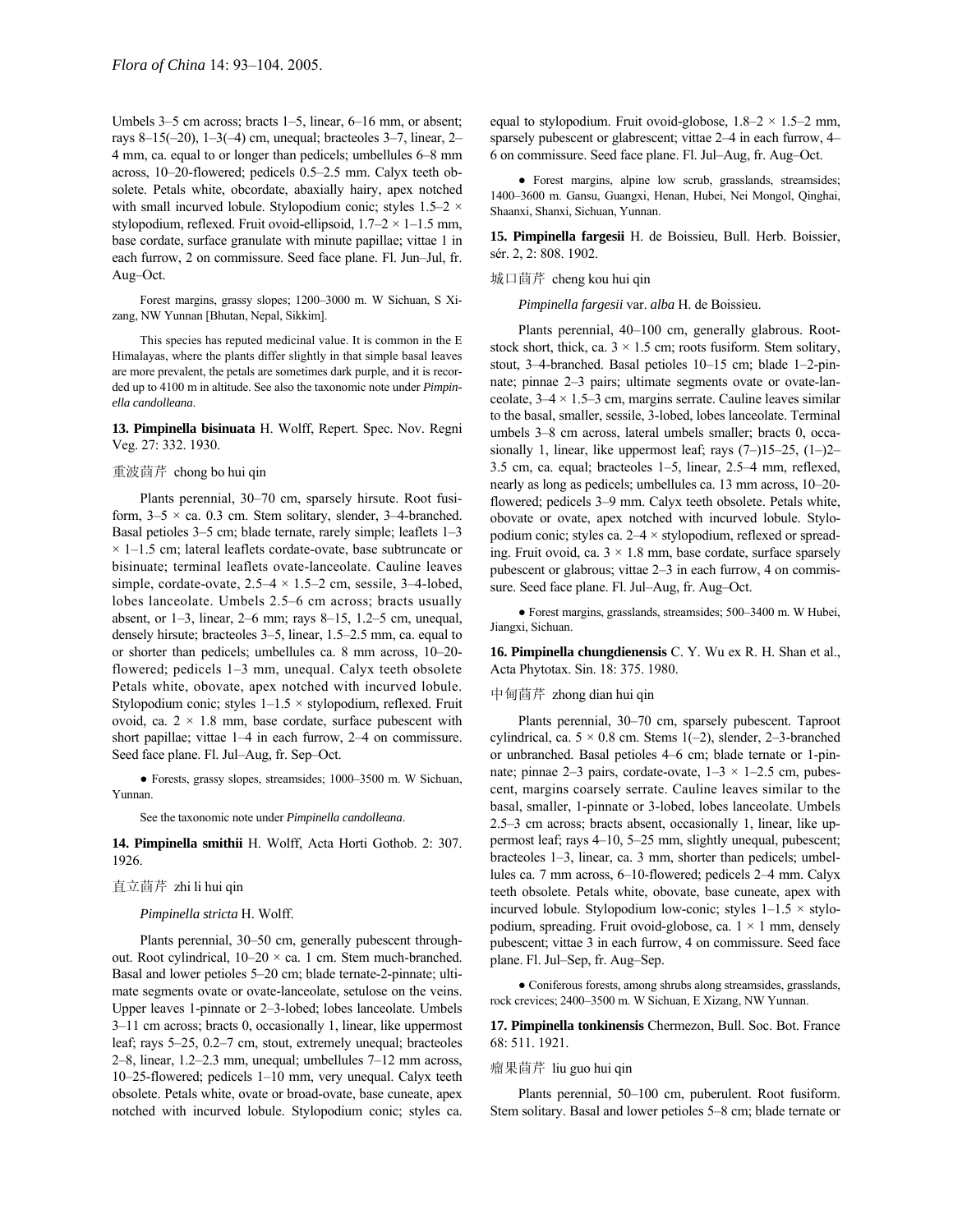ternate-1-2-pinnate; ultimate segments broad-ovate,  $4-6 \times 1-2$ cm, base cuneate or truncate, margins irregular serrate. Upper leaves smaller, 3-lobed, lobes lanceolate. Umbels 2-4.5 cm across; bracts 0 or 1–2, linear, ca. 7 mm; rays 8–16, 2–2.5 cm, subequal, pubescent; bracteoles 2–5, linear, shorter than pedicels; umbellules 5-9 mm across, 15-20-flowered; pedicels 1-4 mm. Calyx teeth obsolete. Petals white, obovate, apex with incurved lobule. Stylopodium low-conic; styles  $1-1.5 \times$  stylopodium, spreading or reflexed. Fruit ovoid-globose, ca.  $1.5 \times 2$ mm, sparsely pubescent; vittae 3 in each furrow, 4 on commissure. Seed face plane. Fl. Jul-Aug, fr. Sep-Oct.

Montane forests; 1500-2200 m. Hong Kong (Lo Fall Shan), SE Yunnan (Wenshan) [Vietnam].

**18. Pimpinella rubescens** (Franchet) H. Wolff in Handel-Mazzetti, Symb. Sin. 7: 715. 1933.

# 少花茴芹 shao hua hui qin

*Hydrocotyle rubescens* Franchet, Bull. Soc. Philom. Pairs 8(6): 108. 1894.

Plants annual, 10-40 cm, slender, pubescent. Root fusiform,  $5-10 \times$  ca. 2 mm, slender. Stem flexuose, little-branched, ascending (or creeping), densely pubescent along one side, 3-5branched from the base. Basal and lower petioles 2-5 cm; blade simple or ternate, cordate-rounded; ultimate segments broadovate or ovate,  $5-20 \times 5-20$  mm, both surfaces densely pubescent, margins crenate. Upper leaves smaller, sessile, 3-lobed, lobes ovate or lanceolate. Umbels 0.5-1 cm across, usually lateral on short peduncles; peduncles  $0.2-1.5$  mm; bracts and bracteoles absent; rays 2-3, 0.5-8 mm, very unequal, umbellules  $2-3.5$  mm across,  $2(-4)$ -flowered; pedicels 0.2-1.5 mm, extremely unequal. Calyx teeth obsolete. Petals pale pink or purple, obovate or broad-ovate, apex with incurved lobule. Stylopodium low-conic or flat; styles ca.  $1 \times$  stylopodium. Fruit ovoid, ca.  $1.8 \times 1.3$  mm, base cordate, surface glabrous; vittae 3 in each furrow, 4 on commissure. Seed face plane. Fl. May-Jul, fr. Aug.

• Shaded damp areas, among rocks along streams; 3000-3600 m. SW Sichuan, NW Yunnan.

**19. Pimpinella serra** Franchet & Savatier, Enum. Pl. Jap. 2: 372. 1879.

#### 锯边茴芹 ju bian hui qin

*Sium serrum* (Franchet et Savatier) Kitagawa.

Plants annual, 40-70 cm, slender, glabrous. Roots fusiform, sometimes clustered. Stem erect, much branched above, rooting at the basal nodes. Basal and lower petioles 4–9 cm; blade ternate or 1-pinnate, pinnae 2 pairs; leaflets oblong-ovate or ovate,  $5-7 \times 2-4$  cm, margins serrate, teeth cartilaginous, lateral leaflets sessile, terminal leaflets petiolate. Upper leaves usually reduced, 3-lobed, lobes oblong-ovate or lanceolate, 5-20  $\times$  3–8 mm. Inflorescence much-branched, umbels 2.5–4 cm across; bracts absent, occasionally 1, lanceolate,  $2-5$  mm; rays  $3-4$ ,  $1-3$  cm, subequal; bracteoles  $2-3$ , lanceolate,  $0.5-2$  mm, spreading; umbellules ca. 10 mm across, 3-5-flowered; pedicels 2–6 mm, elongating to 15 mm in fruit. Calyx teeth obsolete.

Petals white, ovate, apex with an incurved lobule. Stylopodium low-conic; styles  $0.75-1 \times$  stylopodium, spreading. Fruit ovoid, ca.  $3 \times 1.8$  mm, base cordate, surface glabrous; vittae 3 in each furrow, 4–6 on commissure. Seed face plane. Fl. and fr. Jul– Sep.

Streamsides; 800-900 m. Anhui [Japan].

Recent molecular studies uphold Kitagawa's placement of this species in *Sium*.

**20. Pimpinella refracta** H. Wolff, Repert. Spec. Nov. Regni Veg. 27: 190. 1929.

# 下曲茴芹 xia qu hui qin

Plants annual, 30–45 cm, glabrous. Taproot slender. Stem solitary, much-branched, slender. Lower petioles 1-2 cm; blade 1–2-pinnate, pinnae 3–4 pairs; ultimate segments ovate-lanceolate,  $10-35 \times 5-20$  mm. Upper leaves 3-lobed, lobes lanceolate. Umbels numerous, 3-5 cm across, very lax; bracts 1 or absent, linear, ca. 3 mm; rays 2-3, 0.4-1.8 cm, unequal, slender, divergent; bracteoles absent; umbellules ca. 5 mm across, 3-4-flowered; pedicels 1–3 mm, to 8 mm in fruit. Calyx teeth obsolete. Petals white, obcordate, apex with small incurved lobule. Stylopodium low-conic; styles ca. equal to stylopodium, spreading. Fruit ovoid, ca.  $2 \times 1.5$  mm, base cordate, surface glabrous, usually only one mericarp matures; vittae 3 in each furrow, 4 on commissure. Seed face plane. Fl. and fr. Jun-Aug.

● Shaded areas among shrubs; ca. 2000 m. SW Guizhou (Xingyi), NW Yunnan (Dêqên, Weixi).

This poorly known taxon is recorded only from a few collections. The illustration in FRPS (55(2): 87. 1985) does not agree with the type of this species (*Forrest 14885*) and is something different.

**21. Pimpinella flaccida** C. B. Clarke, J. Linn. Soc., Bot. 25: 28. 1889.

#### 细软茴芹 xi ruan hui qin

*Carum flaccidum* (C. B. Clarke) Franchet; *Pimpinella duclouxii* H. de Boissieu.

Plants annual, 30–60 cm, slender, sparsely puberulent. Taproot,  $4-8 \times ca$ . 0.3 cm. Stem branched from base. Basal petioles 0.5–3 mm; blade 1–2-ternate or 1-pinnate, pinnae 2 pairs; ultimate segments oblong-ovate or broad-ovate,  $4-5 \times 3$ 5 cm, margins crenate or coarsely serrate. Cauline leaves similar to basal, smaller, 3-lobed, lobes lanceolate. Umbels  $2-3.5$ cm across, spreading; bracts and bracteoles absent; rays 2-6, 0.5 $-2$  cm, glabrous; umbellules 4 $-7$  mm across, 2 $-8$ -flowered; pedicels 0.5–2, elongating to 10 mm in fruit. Calyx teeth obsolete. Petals white, obovate or ovate, apex with incurved lobule. Stylopodium low-conic; styles ca.  $1 \times$  stylopodium. Fruit ovoid, ca.  $1 \times 1$  mm, base cordate, surface glabrous (occasionally papillose); vittae 3 in each furrow, 4-6 on commissure. Seed face plane. Fl. Apr-Jun, fr. Jul-Sep.  $2n = 20^*$ .

Forests, among shrubs, grassy slopes, alpine meadows; 2200-3800 m. W Sichuan, NW Yunnan [NE India].

Specimens attributed to this taxon have been confused with *Trachyspermum scaberulum*. Further work is needed to clarify the status of this Indian species in China.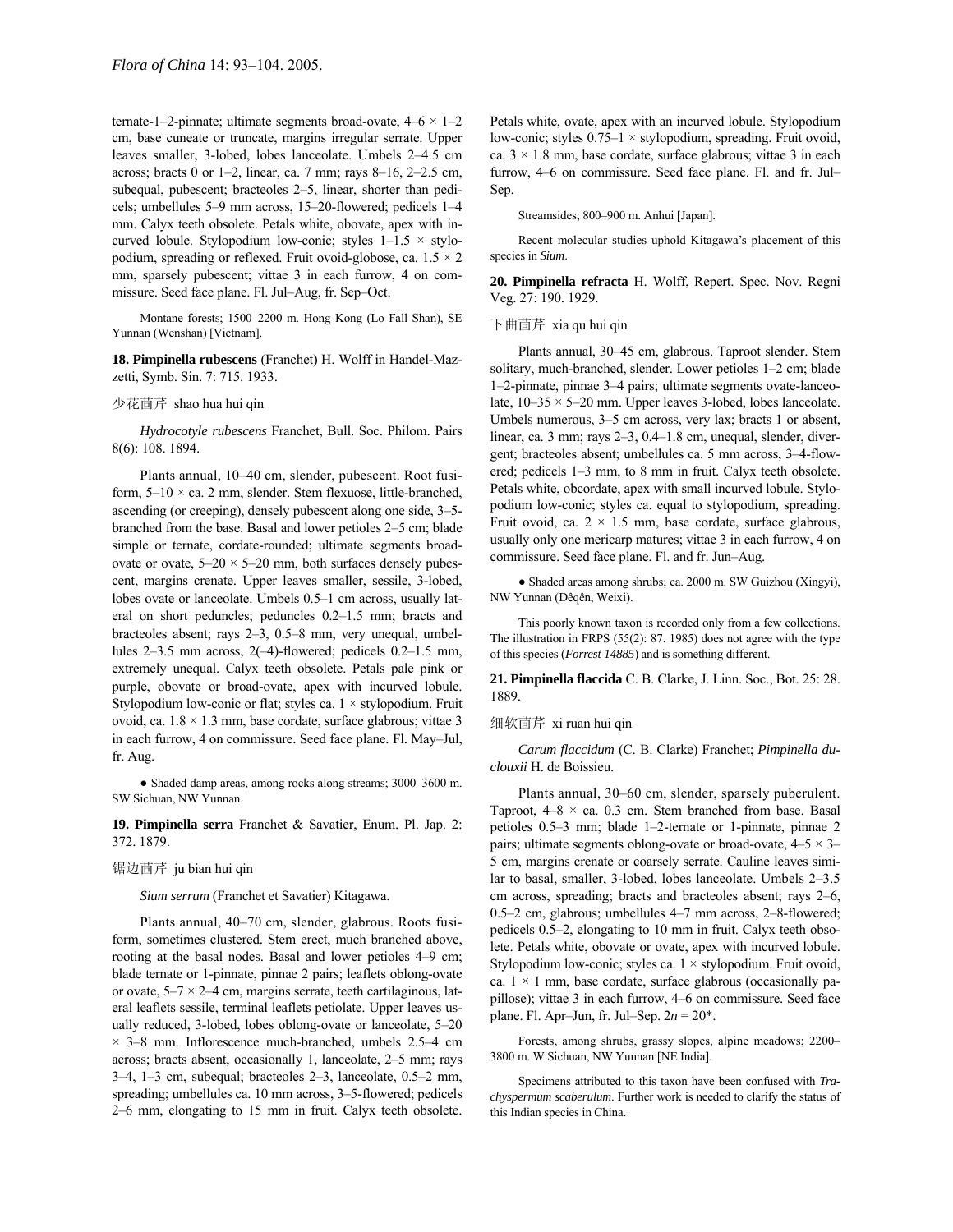**22. Pimpinella grisea** H. Wolff, Repert. Spec. Nov. Regni Veg. 27: 184. 1929.

# 灰叶茴芹 hui ye hui qin

Plants biennial, 60–80 cm, slender, pubescent throughout. Taproot slender, short, ca. 5 cm. Stems several, much-branched. Lower petioles 3–7 cm; blade ternate; leaflets ovate,  $10-30 \times$ 3–5 mm, margins serrate. Upper leaves smaller, 1-pinnate, pinnae 2-3 pairs, or 3-lobed; lobes lanceolate or linear. Umbels numerous, 1-2 cm across; bracts and bracteoles absent; rays 4-5, 5-10 mm, unequal; umbellules ca. 5 mm across, 5-10-flowered; pedicels 1–2.5 mm. Calyx teeth obsolete. Petals white, cordate-ovate, base cuneate, apex with incurved lobule. Stylopodium low-conic; styles ca. 2 × stylopodium, reflexed. Young fruit ovoid, base cordate, surface pubescent (mature fruit not known). Fl. and fr. Jun-Sep.

• Grassy slopes in valleys; 1200-4000 m. SE Xizang, NW Yunnan (Dêqên).

This poorly known taxon is recorded only from a few collections.

**23. Pimpinella niitakayamensis** Hayata, Icon. Pl. Formos. 10: 20. 1921.

# 台湾茴芹 tai wan hui qin

### *Pimpinella astilbifolia* Hayata.

Plants perennial, 10–40 cm, pubescent to nearly glabrous. Root cylindrical, ca.  $10 \times 0.3$  cm. Stems little-branched or unbranched. Basal petioles 5–10 cm; blade oblong-ovate in outline,  $4-8(-20) \times 1.5-3$  cm, 1-pinnate; pinnae 2-4 pairs, remote, sessile, broad-ovate or suborbicular, rarely 2-3-lobed,  $10-20 \times$ 5–15 mm, base truncate, margins dentate, apex obtuse or rounded. Cauline leaves few, 1-2-pinnate, pinnae lanceolate, deeply lacerate. Umbels terminal,  $(2-)$ 5-7 cm across, occasionally lateral; bracts 1–3, linear-lanceolate, 5–8 mm; rays  $6-8(-12)$ , 2–  $3(-4)$  cm, hirsute; bracteoles 1–5, linear, 2–4 mm; umbellules 5-11 mm across, 6-8-flowered; pedicels 0.5-4 mm, very unequal. Calyx teeth obsolete. Petals white or cream, apex with small incurved lobule. Stylopodium short conic; styles ca. equal to stylopodium. Fruit ovoid,  $2-3 \times 1.5-2$  mm, base cordate, surface glabrous; vittae  $2-3$  in each furrow,  $4-6$  on commissure. Seed face plane. Fl. May–Sep, fr. Aug–Oct.  $2n = 18^*$ ,  $20^*$ .

 $\bullet$  Mossy places in forests, grassy slopes; 2000–3500 m. Taiwan.

**24. Pimpinella thellungiana** H. Wolff in Engler, Pflanzenr. 90(IV. 228): 304. 1927.

# 羊红膻 yang hong shan

Plants perennial,  $30-80(-110)$  cm, shortly pubescent. Root cylindric,  $50-150 \times 5-10$  mm. Stem little-branched. Basal and lower petioles 5–20 cm; blade oblong-ovate in outline,  $4-17 \times$ 2–6 cm, 1-pinnate; pinnae 3–5 pairs, ovate or ovate-lanceolate,  $10-40(-70) \times 5-20(-40)$  mm, margins lacerate-incised or pinnatifid, adaxially sparsely pubescent, abaxially densely pubescent. Upper leaves smaller, 1-pinnate, pinnae 2-3 pairs, or reduced to bladeless sheaths. Umbels  $(2.5–)4–6$  cm across; bracts and bracteoles absent; rays  $8-20(-25)$ ,  $2-3(-4)$  cm, subequal, filiform, glabrous; umbellules  $7-12$  mm across,  $10-25$ -flowered; pedicels 1.5-5 mm, unequal, glabrous. Calyx teeth obsolete. Petals white, ovate or obovate, apex with incurved lobule. Stylopodium conic; styles ca.  $2-3 \times$  stylopodium, spreading. Fruit oblong-ovoid, ca.  $3 \times 2$  mm, glabrous; vittae 3 in each furrow, 4–6 on commissure. Seed face plane. Fl. Jun–Aug, fr. Aug-Oct.

Forests, among shrubs, grassy slopes; 600-2300 m. Hebei, Heilongjiang, Jilin, Liaoning, Nei Mongol, Shaanxi, Shandong, Shanxi [SE Russia].

This species has reputed medicinal value (in Shaanxi).

**25. Pimpinella cnidioides** H. Pearson ex H. Wolff, Repert. Spec. Nov. Regni Veg. 27: 183. 1929.

蛇床茴芹 she chuang hui qin

*Pimpinella thellungiana* H. Wolff var. *tenuisecta* Y. C. Chu.

Plants perennial, 20-40 cm, sparsely pubescent. Root cylindrical,  $7-10 \times$  ca. 1 cm. Stem little-branched. Basal and lower petioles 5–20 cm; blade 2-pinnate; primary pinnae 5–6 pairs; secondary pinnae broad linear,  $5-15 \times 1-2$  mm, sparsely pubescent. Upper leaves reduced, 1-pinnate or 3-lobed, lobes linear. Umbels 3–5 cm across; bracts and bracteoles absent; rays 15 $-25$ , 2 $-4$  cm; umbellules 5 $-10$  mm across, 15 $-20$ -flowered; pedicels 2-4 mm. Calyx teeth obsolete. Petals white, obovate, base shortly clawed, apex with small incurved lobule. Stylopodium conic; styles ca.  $3 \times$  stylopodium. Fruit oblongovoid, ca.  $3 \times 2.5$  mm, base cordate, glabrous; vittae 3 in each furrow, 4 on commissure. Seed face plane. Fl. Jun-Jul, fr. Aug-Sep.

● Grassy slopes. Hebei, Heilongjiang, Jilin.

**26. Pimpinella filipedicellata** S. L. Liou, Acta Phytotax. Sin. 28: 145. 1990.

#### 细柄茴芹 xi bing hui qin

Plants perennial, ca. 40 cm, glabrous throughout. Roots unknown. Stem little-branched. Lower petioles 9-11 cm; blade broad-ovate or triangular-ovate in outline,  $7.5-10 \times 3.5-5$  cm,  $2-3$ -pinnate; primary pinnae  $4-5$  pairs; ultimate segments lanceolate. Upper leaves reduced, smaller. Umbels 10–14 cm across; bracts and bracteoles absent; rays  $6-8$ ,  $3.5-5$  cm; umbellules  $15-20$  mm across,  $9-14$ -flowered; pedicels  $5-10$  mm, filiform. Calyx teeth obsolete. Petals white, broad obovate, base narrow, apex with small incurved lobule. Stylopodium domed; styles ca.  $1 \times$  stylopodium, spreading. Fruit oblong-ovoid, 5–7  $\times$  2.5–3 mm, glabrous; vittae 3 in each furrow, 4 on commissure. Seed face slightly concave. Fl. and fr. Aug–Sep.

● Montane rock crevices. E Xizang (Lhorong).

This poorly known taxon is recorded only from a few collections.

27. Pimpinella helosciadoidea H. de Boissieu, Bull. Herb. Boissier, sér. 2, 2: 809. 1902.

# 沼生茴芹 zhao sheng hui qin

Plants perennial, 50-70 cm, glabrous. Root fibrous. Stem branched. Lower petioles 7-10 cm; blade ternate-2-3-pinnate; ultimate segments ovate-lanceolate or lanceolate,  $10-20 \times 5-10$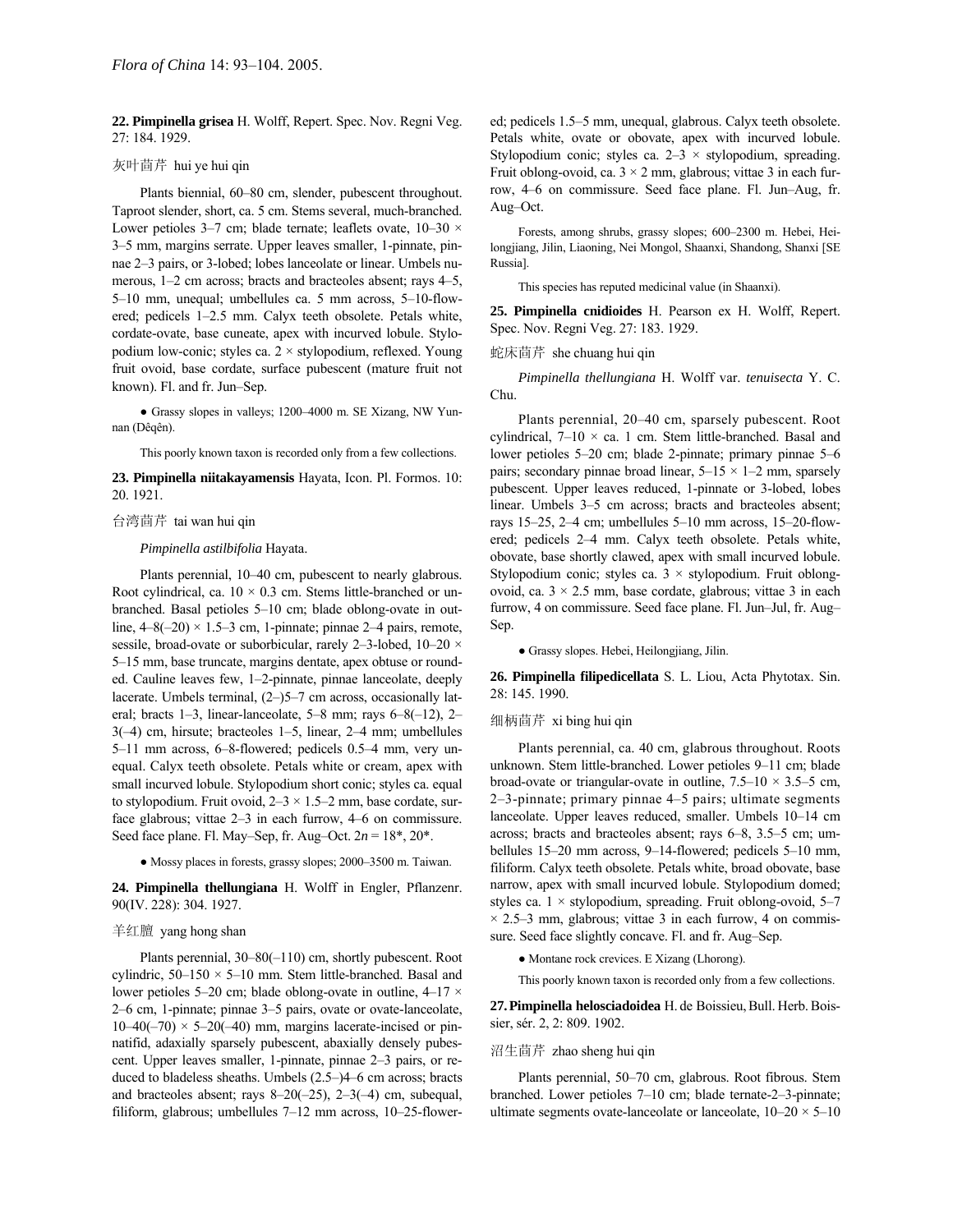mm, pubescent on the veins. Upper leaves smaller. Umbels 3– 4.5 cm across; bracts absent; rays  $20-30$ ,  $5-30$  mm, extremely unequal; bracteoles  $3-5$ , linear,  $1.5-3$  mm, ca. equal to or shorter than pedicels; umbellules  $4-6$  mm across,  $10-20$ -flowered; pedicels 2–3 mm. Calyx teeth obsolete. Petals white, obovate, base cuneate, apex with incurved lobule. Stylopodium conic; styles ca. 2 × stylopodium, reflexed. Fruit ovoid,  $2.5-3 \times$  ca. 2 mm, base cordate, surface glabrous; vittae 3 in each furrow, 4 on commissure. Seed face plane. Fl. Jun-Jul, fr. Aug-Sep.

 $\bullet$  Montane forests, grassy slopes; 1300–1600 m. W Hubei, NE Sichuan.

**28. Pimpinella brachystyla** Handel-Mazzetti, Oesterr. Bot. Z. 82: 251. 1933.

# 短柱茴芹 duan zhu hui qin

*Pimpinella nakaiana* Kitagawa; *Spuriopimpinella brachystyla* (Handel-Mazzetti) Kitagawa.

Plants perennial, 30-80 cm, puberulent. Root fusiform, 4- $8 \times 0.3 - 0.6$  cm. Stem 2-4-branched. Basal and lower petioles 4–15 cm; blade 2-ternate or ternate-2-pinnate; ultimate segments ovate or broad-ovate,  $2-5 \times 1.5-3$  cm, abaxially glaucous, pubescent, margins serrate. Upper leaves 2-ternate or pinnate; ultimate segments oblong-ovate or lanceolate. Umbels 3-4 cm across; bracts absent, occasionally 1, linear-lanceolate,  $3-5$  mm; rays  $4-6(-8)$ , 1.5-2.5 cm, extremely unequal; bracteoles 2-4, linear, 0.5–3 mm, ca. equal to or shorter than pedicels; umbellules 5–7 mm across, 5–10-flowered; pedicels 1–3 mm. Calyx teeth obsolete. Petals white, broad-ovate, apex with incurved lobule. Stylopodium conic; styles ca. equal to stylopodium. Fruit ovoid, ca.  $2 \times 1.5$  mm, base cordate, surface glabrous; vittae 3–4 in each furrow, 4–6 on commissure. Seed face plane. Fl. Jun-Jul, fr. Aug-Sep.

 $\bullet$  Moist valley sides, grassy slopes, streamsides; 500–2000 m. Gansu, Hebei, Nei Mongol, Shanxi.

**29. Pimpinella acuminata** (Edgeworth) C. B. Clarke in J. D. Hooker, Fl. Brit. India 2: 686. 1879.

尖叶茴芹 jian ye hui qin

*Reutera acuminata* Edgeworth, Trans. Linn. Soc. London 20: 52. 1846; *Pimpinella hazariensis* H. Wolff.

Plants perennial, 60–100 cm, glabrous. Root cylindrical,  $3-8 \times$  ca. 0.8 cm. Stem little-branched, often tinged purple at base. Lower petioles 6-14 cm; blade ternate-2-pinnate; primary pinnae 4–5 pairs; ultimate segments ovate or lanceolate, 10–20  $\times$  5–10 mm, abaxially pubescent along veins, margins irregularly incised. Upper leaves smaller, 1-2-pinnate or 3-lobed, lobes lanceolate. Umbels  $4-10(-14)$  cm across; bracts 5–6, linear, 3–20 mm; rays  $4-10(-13)$ , 2–3 cm in flower, subequal, lengthening to  $5-6$  cm and spreading in fruit; bracteoles  $2-6$ , linear-filiform,  $2-13$  mm; umbellules  $9-15$  mm across,  $5-12$ flowered; pedicels  $0.5-6$  mm, very unequal, lengthening to  $10-$ 20 mm in fruit. Calyx teeth obsolete. Petals white, broad-ovate, abaxially pilose, apex notched with incurved lobule. Stylopodium conic; styles ca. equal to stylopodium. Fruit ovoid,  $2-3 \times$ ca. 2 mm, base cordate, surface glabrous; vittae 2-3 in each furrow, 2 on commissure. Seed face slightly concave. Fl. Jun-Jul, fr. Aug-Sep.

Forests, forest margins, grassy slopes; 2000-2300 m. Qinghai, W Sichuan, Xizang, NW Yunnan [NW India, Kashmir, Pakistan].

**30. Pimpinella nyingchiensis** Z. H. Pan & K. Yao, Acta Phytotax. Sin. 30: 263. 1992.

# 林芝茴芹 lin zhi hui qin

Plants perennial, 40–50 cm, glabrous. Rootstock slender, swollen at nodes. Stem 2-3-branched. Basal petioles ca. 7 cm, purplish at base; blade broad-ovate in outline,  $8-10 \times 12-14$ cm, ternate-2–3-pinnate; ultimate segments ovate or broadovate,  $1.2-1.5 \times 1-1.2$  cm, abaxially papillose-scaly along the main veins and rachis. Cauline leaves similar to basal, smaller, sessile, 1-2-pinnate or 3-lobed. Umbels 2.5-4 cm across; bracts 1, reduced to sheath with aristate tip, ca. 5 mm; rays  $5-8$ ,  $1.5-$ 2.5 cm, subequal, scabrid; bracteoles 3–6, linear, ca. 2 mm, umbellules ca. 15 mm across,  $12-14$ -flowered; pedicels  $1-4$  mm, unequal. Calyx teeth obsolete. Petals white, obovate, unequal, base shortly clawed, apex with incurved lobule. Stylopodium flattened; styles  $2-3 \times$  stylopodium. Fruit ovoid, ca.  $2 \times 1.8$ mm, base cordate, surface glabrous; vittae 2-3 in each furrow, 4 on commissure. Seed face plane. Fl. and fr. Jul–Sep.

● Forests; ca. 3100 m. SE Xizang (Nyingchi).

This poorly known taxon is recorded only from the type gathering.

**31. Pimpinella caudata** (Franchet) H. Wolff in Engler, Pflanzenr. 90(IV. 228): 279. 1927.

# 尾尖茴芹 wei jian hui qin

*Carum caudatum* Franchet, Bull. Soc. Philom. Paris, sÈr. 8, 6: 126. 1894.

Plants perennial, 30–45 cm, glabrous throughout. Root cylindrical,  $10-15 \times$  ca. 0.4 cm. Stem 2-3-branched. Basal and lower petioles 3-8 cm; blade 2-ternate; ultimate segments oblong-ovate or ovate,  $1.5-2.5 \times 1-1.5$  cm, margins coarsely serrate, apex acuminate caudate. Upper leaves 1-pinnate, pinnae lanceolate. Umbels 4–6 cm across; bracts  $2(-4)$ , linear, 5–8 mm; rays  $10-15$ ,  $2-3(-8)$  cm; bracteoles 1–6, linear, 1.5–3 mm, ca. equal to or shorter than pedicels; umbellules 4–6 mm across, 8–15-flowered; pedicels 2–3 mm. Calyx teeth obsolete. Petals white, obcordate, apex with incurved lobule. Stylopodium short conic; styles  $2-3 \times$  stylopodium. Fruit ovoid, ca.  $2.5 \times 2$  mm, base cordate, surface glabrous; vittae 3 in each furrow, 6 on commissure. Seed face plane. Fl. and fr. Jul–Sep.

● Mossy forests, open forests, among shrubs, alpine meadows; 3000-3600 m. W Sichuan, E Xizang, NW Yunnan.

**32. Pimpinella triternata** Diels, Bot. Jahrb. Syst. 29: 496. 1900.

# 三出叶茴芹 san chu ye hui qin

Plants perennial, 30-150 cm, glabrous. Root fusiform. Basal petioles 3–7 cm; blade triangular-ovate in outline,  $10-20 \times$ 10–25 cm, 3-ternate; leaflets oblong-lanceolate or oblong-rhombic,  $1-3 \times 1-2$  cm, margins serrate or pinnatifid. Cauline leaves similar to basal, 3-lobed, lobes linear-lanceolate, or reduced to bladeless sheaths. Umbels 3-7 cm across, terminal umbels with hermaphrodite and sterile flowers, flowers in lateral umbels all sterile; bracts absent; rays 5–7, 4–5 cm, shortly pubescent; brac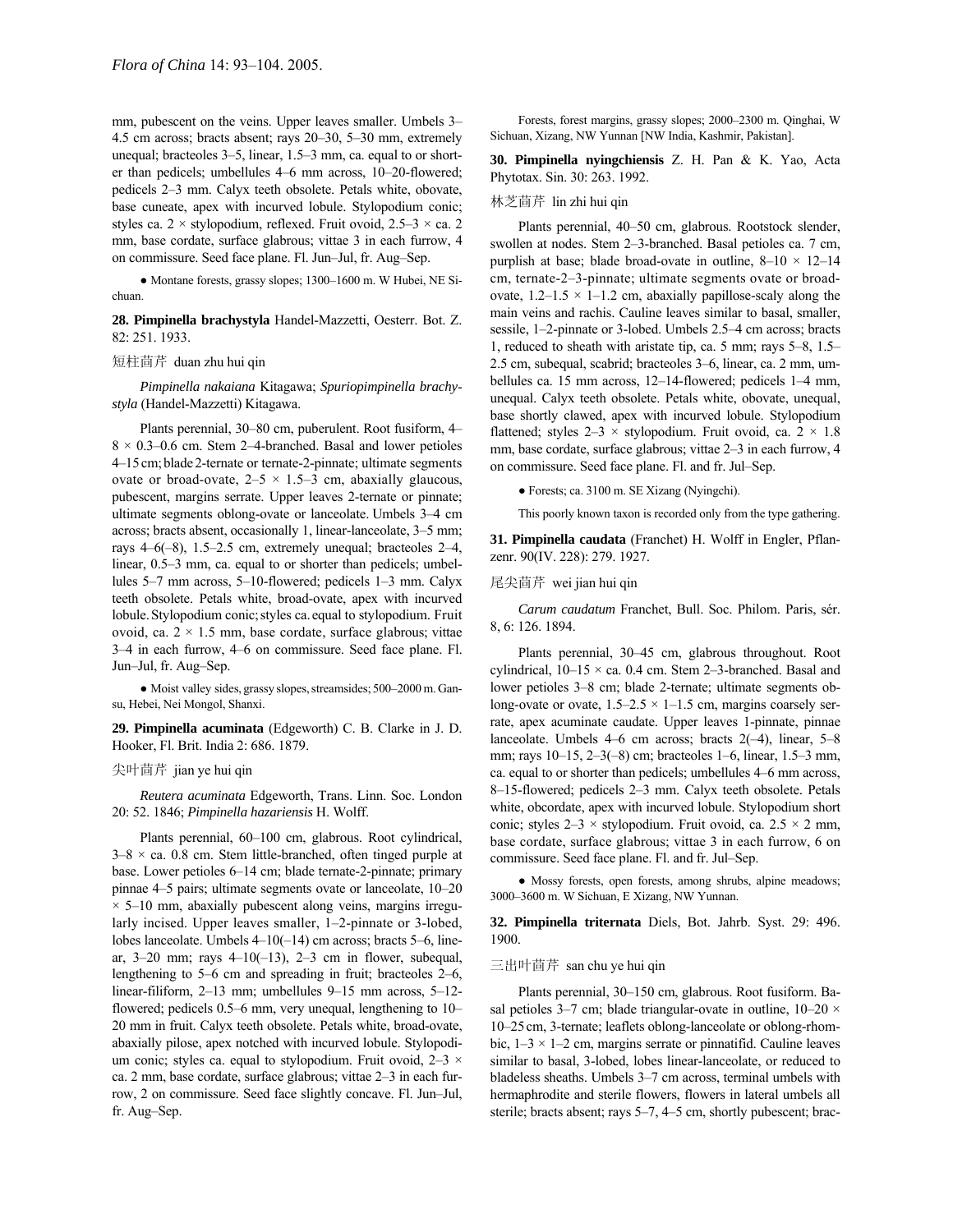teoles few, linear, 2-14 mm; umbellules ca. 6 mm across in flower, to  $16$  mm across in fruit, many-flowered; pedicels  $2.5-3$ mm, about equal, those of the fertile flowers elongating to 7 mm in fruit. Calyx teeth obsolete. Petals white, ovate or oblongovate, apex mucronate, without incurved lobule. Stylopodium conic; styles  $2-4 \times$  stylopodium. Fruit ovoid,  $1.5-2.8 \times 0.5-1.8$ mm, base cordate, surface glabrous; vittae 3-4 in each furrow, 2–4 on commissure. Seed face slightly concave. Fl. and fr. Jul– Sep.

• Forest margins, grasslands; 800-1700 m. Chongqing (Chengkou, Nanchuan).

This poorly known taxon is recorded only from a few collections.

**33. Pimpinella henryi** Diels, Bot. Jahrb. Syst. 29: 495. 1900.

#### 川鄂茴芹 chuan e hui qin

*Pimpinella sutchuensis* H. de Boissieu.

Plants perennial, 50-100 cm, stout, essentially glabrous. Root cylindrical, ca.  $8 \times 0.7$  cm. Stem 3-5-branched. Basal petioles 18–25 cm; blade 2-ternate; leaflets oblong-ovate or oblong-rhombic,  $4-12 \times 2-10$  cm, margins coarsely serrate or irregularly incised. Cauline leaves similar to basal, 1-pinnate or 3-lobed. Umbels  $5-10$  cm across; bracts absent, occasionally 1, ca. 2 mm; rays  $15-25$ ,  $2-4$  cm, unequal, scabrid; bracteoles  $1-$ 2, linear, ca. 1.5 mm, or absent; umbellules 5-8 mm across, 15-30-flowered, polygamous; pedicels  $2-3$  mm, subequal, filiform, those of fertile flowers elongating to 6 mm in fruit. Calyx teeth obsolete. Petals white, oblong-ovate, apex mucronate, not inflexed. Stylopodium conic; styles  $2-4 \times$  stylopodium, reflexed. Fruit cordate-ovoid, ca.  $1.5 \times 1.5$  mm, glabrous; vittae 3 in each furrow, 4–6 on commissure. Seed face slightly concave. Fl. May-Jul, fr. Aug-Sep.

 $\bullet$  Forests, forest margins, grasslands, streamsides; 1500-3100 m. Gansu, W Hubei, Shaanxi, Sichuan.

# **34. Pimpinella rhomboidea** Diels, Bot. Jahrb. Syst. 29: 496. 1900.

# 菱叶茴芹 ling ye hui qin

Plants perennial, 50-100 cm, stout, mostly glabrous (except leaves). Root cylindrical,  $10-20 \times$  ca. 1 cm. Stem 2-4branched. Basal leaves few, petioles 10-20 cm; blade 2-ternate; leaflets pubescent on the veins, margins coarsely serrate or irregularly incised, apex caudate; lateral leaflets oblong-ovate, 5 $-8 \times 2$ -5 cm; terminal leaflets broad-ovate or rhombic, 7 $-9 \times$ 3-9 cm. Cauline leaves similar to basal, smaller, sessile, 3lobed. Umbels 3–10 cm across; bracts 1–5, linear, ca. 5 mm, or absent; rays  $10-25$ ,  $0.5-4(-6.5)$  cm, unequal, slender; bracteoles  $2-5$ , linear,  $0.5-3$  mm, ca. equal to or shorter than pedicels; umbellules 4–8 mm across, 15–30-flowered, polygamous; pedicels  $0.5-3$  mm in flower, in fertile flowers elongating to 8 mm in fruit. Calyx teeth obsolete. Petals white, oblong-ovate, apex mucronate or faintly incurved. Stylopodium conic; styles  $2-4 \times$ stylopodium, reflexed. Fruit ovoid, ca.  $1.5 \times 1.4$  mm, base cordate, surface glabrous; vittae 3 in each furrow, 6 on commissure. Seed face slightly concave. Fl. May-Jul, fr. Aug-Sep.

● Forests, among shrubs, alpine meadows, moist grassland along streams; 900-3700 m. Gansu, Guizhou, Hebei, Henan, Shaanxi, Sichuan.

- 1a. Basal leaves 2-ternate, ultimate segments 5ñ8 × 2ñ5 cm .................................... 34a. var. *rhomboidea*
- 1b. Basal leaves ternate-2-pinnate, ultimate segments 1-1.5 × 0.5-1 cm ................... 34b. var. *tenuiloba*

# **34a. Pimpinella rhomboidea** var. **rhomboidea**

菱叶茴芹(原变种) ling ye hui qin (yuan bian zhong)

Basal leaves 2-ternate; ultimate segments  $5-8 \times 2-5$  cm.

• Forests, among shrubs, moist grassland along streams; 900– 3700 m. Gansu, Guizhou, Hebei, Henan, Shaanxi, Sichuan.

**34b. Pimpinella rhomboidea** var. **tenuiloba** R. H. Shan & F. T. Pu, Acta Phytotax. Sin. 27: 63. 1989.

# 小菱叶茴芹 xiao ling ye hui qin

Basal leaves ternate-2-pinnate, ultimate segments  $1-1.5 \times$  $0.5-1$  cm.

 $\bullet$  Alpine meadows; 2600–3400 m. W Sichuan.

**35. Pimpinella purpurea** (Franchet) H. de Boissieu, Bull. Soc. Bot. France 53: 428. 1906.

#### 紫瓣茴芹 zi ban hui qin

*Carum purpureum* Franchet, Bull. Soc. Philom. Paris, sÈr. 8, 6: 27. 1894; *Pimpinella markgrafiana* Fedde ex H. Wolff.

Plants perennial, 30–80 cm, glabrous (pubescent only along abaxial leaf veins and at base of umbels and umbellules). Root cylindrical,  $5-20 \times 0.5-1$  cm. Stem 1-2-branched. Basal petioles 3–25 cm; blade triangular-ovate in outline, 2-ternate, or 1– 2-pinnate; pinnae  $2-3$  pairs; ultimate segments ovate or oblongovate,  $1-5 \times 0.5-3.5$  cm, margins serrate or incised. Cauline leaves similar to basal, 1-pinnate or 3-lobed, lobes lanceolate. Umbels  $3-6$  cm across; bracts  $1-2$ , linear or like uppermost leaf, 8–15 mm, or absent; rays  $10-17$ , 2–6.5 cm, unequal, pubescent; bracteoles  $2-3$ , linear,  $3-6$  mm, ca. equal to pedicels; umbellules  $9-11$  mm across,  $10-20$ -flowered; pedicels  $1.5-3.5$ mm, unequal. Calyx teeth conspicuous, linear-lanceolate, 0.3– 0.8 mm, unequal. Petals purple, oblong-ovate or broad-ovate, base shortly clawed, apex mucronate, without incurved lobule. Stylopodium short conic, or flat; styles  $0.5-1.5 \times$  stylopodium, spreading. Fruit ovoid, ca.  $1.7 \times 1.1$  mm, base cordate, surface glabrous; vittae 3 in each furrow, 4 on commissure. Seed face slightly concave. Fl. Jul-Aug, fr. Sep-Oct.

Forests, among shrubs, grasslands, alpine meadows; 3000-3800 m. NW Yunnan [N Myanmar].

**36. Pimpinella pimpinellisimulacrum** (Farille & S. B. Malla) Farille, Candollea 40: 554. 1985.

# 喜马拉雅茴芹 xi ma la ya hui qin

*Similisinocarum pimpinellisimulacrum* Farille & S. B. Malla, Bull. Soc. Bot. France, Lett. Bot. 131: 70. 1984.

Plants perennial, 10-30 cm, slender, glabrous. Taproot slen-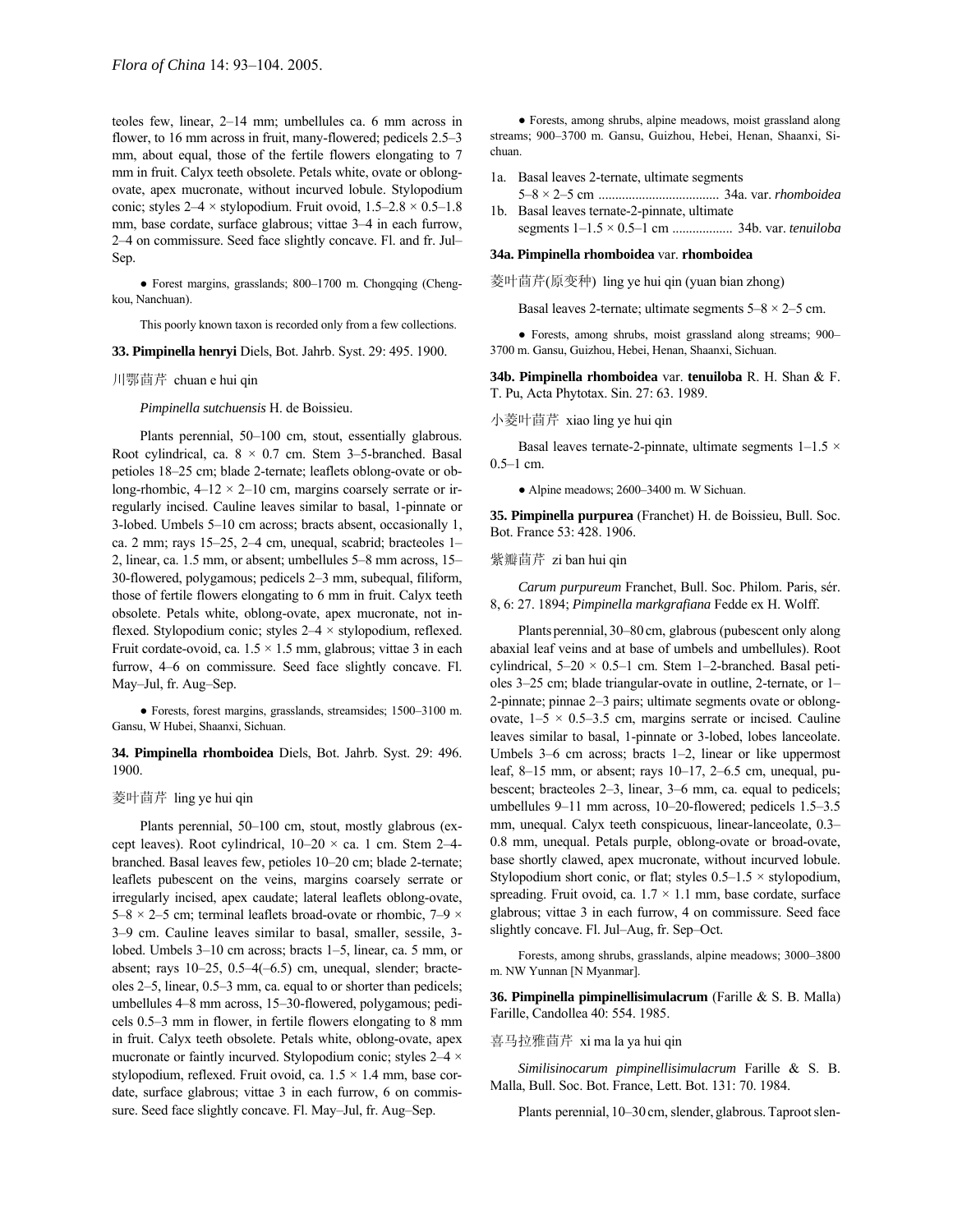der. Stem erect, simple. Leaves mostly basal, petioles 2-3 cm; blade ternate, orbicular to oval in outline,  $2-3 \times 3-4$  cm; leaflets  $3(-5)$ -lobed. Upper leaves 1–2, similar to basal or absent. Umbels 3–5 cm across; bracts  $(0-)1-2$ , linear, apex entire, rarely 2– 3-fid; rays  $4-6(-10)$ ,  $2-3$  cm, subequal, slender, scaberulous at apex; bracteoles  $3-6$ , linear,  $4-6$  mm, entire, spreading to reflexed; umbellules 6-8-flowered; pedicels 3-5 mm. Calyx teeth minute, triangular, ca. 0.2 mm. Petals purple, base shortly clawed, apex short, narrow. Stylopodium domed; styles  $1-1.5 \times$  stylopodium, spreading or reflexed. Young fruit narrowly ovoidellipsoid, ca.  $2 \times 1$  mm, glabrous; vittae 3 in each furrow, 4–6 on commissure (mature fruit not known). Seed face plane. Fl. & fr. Sep-Oct.

Among dwarf shrubs, alpine valleys, grassland along streams; 4100-4500 m. S Xizang (near Nyalam) [Nepal].

This incompletely known taxon is recorded only from a few collections. The slender, glabrous stem, inconspicuous calyx teeth, clawed petals, and ellipsoid fruit resemble *Sinocarum,* and further work is needed.

**37. Pimpinella liana** M. Hiroe, Umbell. Asia 1: 60. 1958 [*"liiana"*].

# 景东茴芹 jing dong hui qin

Plants perennial, 30–60 cm, mostly glabrous. Root fusiform. Basal petioles 8-15 cm; blade 2-ternate; ultimate segments ovate, rhombic,  $2.5-7 \times 1.5-5$  cm, abaxially glaucous, sparsely pubescent, margins serrate, or incised. Cauline leaves similar to basal, 1-pinnate or 3-lobed; lobes ovate or lanceolate,  $20-30 \times 5-10$  mm. Umbels 6–8 cm across; bracts absent; rays 6–15, 3–5 cm, unequal; bracteoles  $1-7$ , linear, 3–4 mm, ca. equal to or shorter than pedicels; umbellules ca. 12 mm across,  $10-20$ -flowered; pedicels 1.5 $-6$  mm. Calyx teeth conspicuous, lanceolate, ca. 0.3 mm. Petals white, ovate or broad-ovate, apex mucronate, without incurved lobule. Stylopodium conic; styles  $2-3 \times$  stylopodium. Fruit oblong-ovoid, ca.  $2.5 \times 1.5$  mm, base cordate, glabrous; vittae 3 in each furrow, 4 on commissure. Seed face plane. Fl. Jul-Aug, fr. Sep-Oct.

● Forests, grassy slopes; 1200-2400 m. W Yunnan (Jingdong).

This incompletely known taxon is recorded only from a few collections.

**38. Pimpinella brachycarpa** (Komarov) Nakai, J. Coll. Sci. Imp. Univ. Tokyo 26(1): 261. 1909.

### 短果茴芹 duan guo hui qin

*Pimpinella calycina* Maximowicz var. *brachycarpa* Komarov, Trudy Imp. S.-Peterburgsk. Bot. Sada 25: 145. 1905; *Aegopodium brachycarpum* (Komarov) Schischkin; *Spuriopimpinella brachycarpa* (Komarov) Kitagawa.

Plants perennial, 70–85 cm, essentially glabrous. Root fibrous. Stem 2-3-branched. Basal petioles 6-10 cm; blade ternate, rarely 2-ternate; leaflets pubescent on veins, margins coarsely serrate; lateral leaflets ovate,  $3-8 \times 4-6.5$  cm; terminal leaflets broad-ovate,  $5-8 \times 4-6$  cm. Cauline leaves similar to basal, sessile, 3-lobed, lobes lanceolate. Umbels 3-6 cm across; bracts absent, rarely  $1-3$ , linear,  $5-12$  mm; rays  $7-15$ ,  $2-4$  cm; bracteoles  $2-5$ , linear,  $2-5$  mm, shorter than pedicels; umbellules ca. 10 mm across, 15-20-flowered, polygamous; pedicels 2-4 mm. Calyx teeth conspicuous, lanceolate, ca. 0.3 mm. Petals white, obcordate, apex with small incurved lobule. Stylopodium conic; styles  $2-3 \times$  stylopodium. Fruit ovoid, ca.  $2 \times 1.8$  mm, base cordate, surface glabrous; vittae 2–3 in each furrow, 6 on commissure. Seed face plane. Fl. Jun-Jul, fr. Aug-Sep.

Forest margins, river banks; 500-900 m. Guizhou, Hebei, Jilin, Liaoning, Shanxi [N Korea, SE Russia].

**39. Pimpinella koreana** (Y. Yabe) Nakai, J. Coll. Sci. Imp. Univ. Tokyo 26(1): 261. 1909.

#### 朝鲜茴芹 chao xian hui qin

*Pimpinella nikoensis* Y. Yabe var. *koreana* Y. Yabe, Bot. Mag. (Tokyo) 17: 106. 1958; *Spuriopimpinella koreana* (Y. Yabe) Kitagawa.

Plants perennial, 40–60 cm, essentially glabrous. Root fibrous. Stem 2–3-branched. Basal and lower petioles 5–12 cm; blade 1-2-ternate; lateral leaflets ovate or oblong-ovate, terminal leaflets rhombic,  $3-10 \times 1-5$  cm, pubescent on veins, margins coarsely serrate or incised. Upper leaves smaller, sessile, 3 lobed, lobes ovate or lanceolate. Umbels 4–6 cm across; bracts absent, occasionally  $2-3$ , linear, ca. 5 mm; rays  $5-15$ ,  $3-4$  cm; bracteoles  $2-6$ , linear-lanceolate,  $1.5-2.5$  mm, ca. equal to or shorter than pedicels; umbellules 6–12 mm across, 10–20-flowered, polygamous; pedicels 1.5–5 mm, very unequal. Calyx teeth conspicuous, lanceolate, 0.4–0.6mm, unequal. Petals white, apex with incurved lobule. Stylopodium conic; styles ca.  $2 \times$  stylopodium, reflexed. Fruit ovoid, ca.  $1 \times 0.8$  mm, base cordate, glabrous; vittae  $2-3$  in each furrow, 4 on commissure. Seed face plane. Fl. and fr. Jul-Oct.

Forests, moist grassland along streams; 500-1500 m. Zhejiang [Japan, Korea].

**40. Pimpinella calycina** Maximowicz, Bull. Acad. Imp. Sci. Saint-PÈtersbourg 19: 182. 1873.

# 具萼茴芹 ju e hui qin

*Spuriopimpinella calycina* (Maximowicz) Kitagawa.

Plants perennial, ca. 40 cm, essentially glabrous. Root fusiform, sometimes clustered. Stem branched. Basal petioles 4-6 cm; blade 2-ternate; leaflets ovate or oblong-ovate,  $1-2 \times 1-1.5$ cm. Cauline leaves similar to basal, petiole up to 15 cm; blade 1-2-ternate; lateral leaflets oblong-ovate or ovate, usually 2lobed, terminal leaflets oblong-rhombic,  $4-10 \times 2-4$  cm, pubescent on veins, 3-lobed, lobes lanceolate. Umbels  $(3–)6–10$  cm across; bracts 3–5, linear-lanceolate, 3–8 mm, sometimes like uppermost leaf; rays  $6-12(-15)$ ,  $2-4(-8)$  cm, subequal; bracteoles  $5(-8)$ , linear-lanceolate or subulate,  $1-2$  mm, shorter than pedicels; umbellules 4-10 mm across, 10-15-flowered; pedicels 3–6 mm, very unequal. Calyx teeth conspicuous, lanceolate or narrowly triangular, 0.5–0.8 mm. Petals white, obovate or obcordate, apex with incurved lobule. Stylopodium conic; styles  $2-3 \times$  stylopodium. Fruit oblong-ovoid, ca.  $5 \times 2$  mm, glabrous; vittae  $2-3(-4)$  in each furrow, 4 on commissure. Seed face plane. Fl. Jun-Aug, fr. Sep-Oct.

Thickets, grassy slopes. NE China (unlocalized specimen) [Japan, Korea].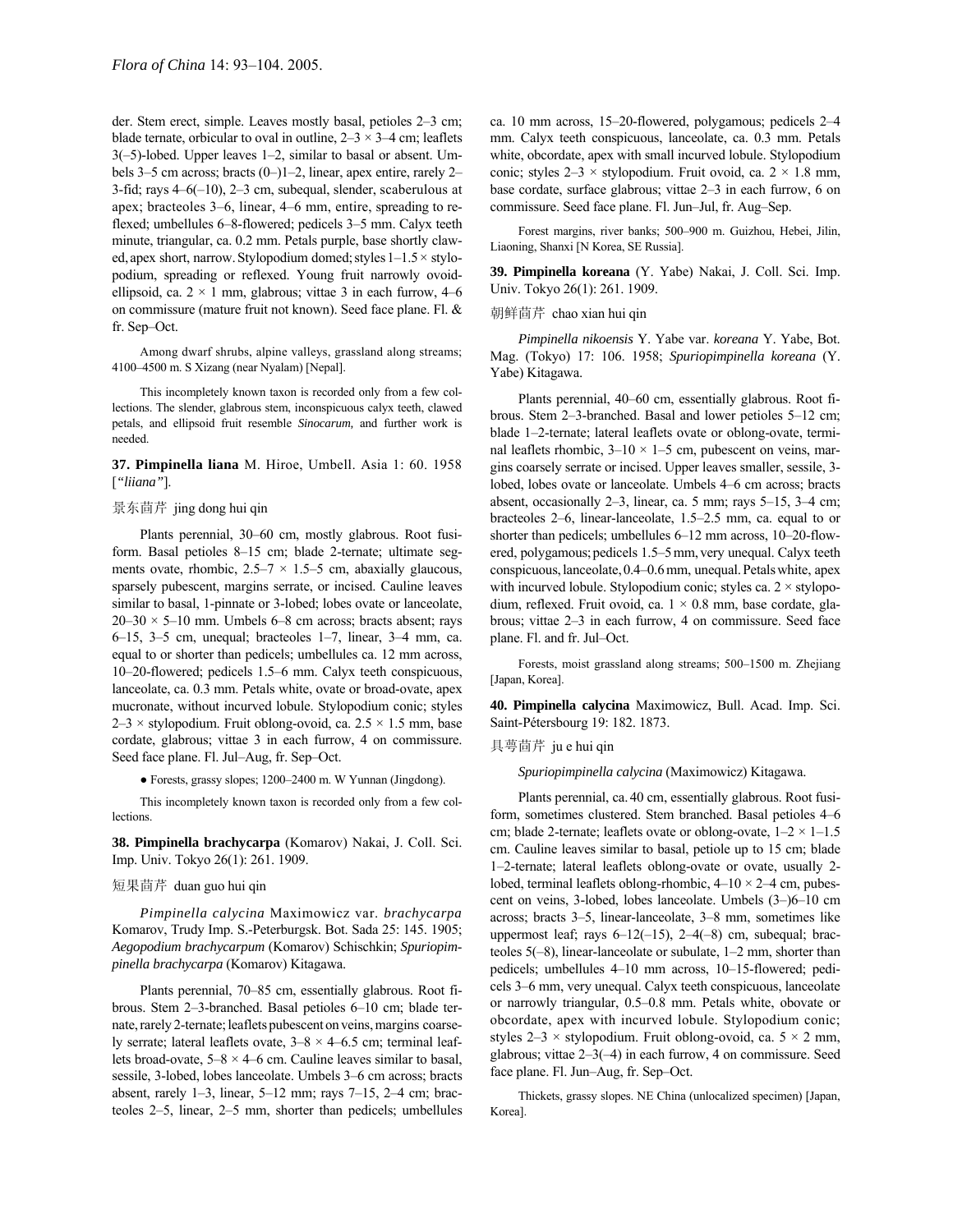**41. Pimpinella valleculosa** K. T. Fu, Fl. Tsinling. 1(3): 457. 1981.

# 谷生茴芹 gu sheng hui qin

Plants perennial, 50–100 cm, glabrous. Root cylindrical,  $10-15 \times$  ca. 0.5 cm. Stem purplish. Basal petioles 3–12 cm; blade 3–4-pinnate; ultimate segments linear,  $5-25 \times 1-2$  mm. Cauline leaves similar to basal, 1-pinnate or 3-lobed. Umbels 5 $-10$  cm across; bracts absent; rays  $6-10$ ,  $1-2.5$  cm, unequal; bracteoles  $3-7$ , linear,  $3-4$  mm, ca. equal to or shorter than pedicels; umbellules 5–15 mm across, 6–13-flowered; pedicels 4–6 mm. Calyx teeth conspicuous, acute or subulate, ca. 0.3 mm.Petals white, apex with incurved lobule. Stylopodium short conic; styles  $2-3 \times$  stylopodium, recurved. Fruit oblong-ovoid,  $2.5-3 \times 1.5-2$  mm, glabrous; vittae 3 in each furrow, 6 on commissure. Seed face plane. Fl. Jul-Aug, fr. Sep-Nov.

• Shaded valleys, grassy slopes; 400–1200 m. SE Gansu, E Hubei, S Shaanxi, NE Sichuan.

**42. Pimpinella xizangensis** R. H. Shan & F. T. Pu, Acta Phytotax. Sin. 24: 311. 1986.

# 多花茴芹 duo hua hui qin

Plants perennial, 80–100 cm, glabrous. Root cylindrical, ca.  $10 \times$  ca. 0.4 mm. Stem 2–3-branched, base clothed with fibrous remnant sheaths. Basal petioles 5-10 cm; blade triangular in outline,  $10-15 \times 5-10$  cm, ternate-2-pinnate, primary pinnae 4–5 pairs; ultimate segments broad-ovate or suborbicular,  $1-2 \times$  $1-1.5$  cm, margins coarsely serrate. Cauline leaves similar to basal, smaller, ternate-1-pinnate or 3-lobed. Umbels 6-8 cm across, mainly terminal, lateral umbels  $2-3$ ; bracts  $1-3$ , lanceolate,  $16-20 \times 1-2$  mm; rays 6-8, 4-6 cm, subequal; bracteoles 4–6, linear, 3–4 mm; umbellules 5–8 mm across; many-flowered; pedicels 4–6 mm. Calyx teeth conspicuous, triangular, ca. 0.3 mm. Petals white, broad-ovate, apex slightly incurved. Stylopodium domed; styles ca.  $1 \times$  stylopodium. Fruit ovoid, ca.  $4 \times 2.5$  mm, base cordate; vittae 1 in each furrow, 2 on commissure. Seed face plane. Fl. Jun-Jul, fr. Jul-Sep.

• Valley forests; ca. 2700 m. S Xizang (Lhünzê).

This species is recorded only from a few collections.

#### **43. Pimpinella arguta** Diels, Bot. Jahrb. Syst. 29: 496. 1900.

# 锐叶茴芹 rui ye hui qin

Plants perennial, 40-100 cm, glabrous. Root fusiform or napiform,  $3-6 \times ca$ . 0.7 cm. Stem 2-3-branched. Basal petioles 6-10 cm; blade 2-3-ternate; ultimate segments ovate-lanceolate or rhombic,  $2-6 \times 1-2$  cm, abaxially pubescent on veins, margins sharply serrate, apex acuminate or caudate. Cauline leaves similar to basal, 2-ternate or 3-lobed. Umbels 1.5-4 cm across; bracts  $(0-2-6$ , linear, ca. 2 mm; rays  $9-20$ ,  $2-7$  cm, very unequal; bracteoles 3-8, linear-filiform, ca. 1 mm, shorter than pedicels; umbellules 5-8 mm across, 10-25-flowered, polygamous; pedicels  $2-3$  mm, elongating to 7 mm in fruit. Calyx teeth conspicuous, lanceolate, ca. 0.5 mm. Petals white, obovate, apex with incurved lobule. Stylopodium conic; styles 2-3  $\times$  stylopodium, reflexed. Fruit ovoid, ca. 4  $\times$  3 mm, base cordate, surface glabrous; vittae 3 in each furrow, 4 on commissure. Seed face plane. Fl. Jun-Aug, fr. Aug-Oct.

 $\bullet$  Coniferous forests, grassland and scrub at forest margins; 1300– 3400 m. Gansu, Guizhou, Hebei, Henan, Hubei, Shaanxi, Sichuan.

**44. Pimpinella komarovii** (Kitagawa) R. H. Shan & F. T. Pu in R. H. Shan & M. L. Sheh, Fl. Reipubl. Popularis Sin. 55(2): 111. 1985.

## 辽冀茴芹 liao ji hui qin

*Spuriopimpinella komarovii* Kitagawa, J. Jap. Bot. 17: 560. 1941.

Plants perennial, ca. 1 m, pubescent. Root fusiform. Stem 3-4-branched. Basal petioles 7-20 cm; blade 1-3-ternate; ultimate segments ovate or ovate-lanceolate,  $2-8 \times 1-4$  cm, abaxially glaucous, pubescent on veins. margins crenate or serrate, apex acuminate. Cauline leaves similar to basal,  $2-3$ -ternate. Uppermost leaves 3-lobed, lobes lanceolate. Umbels 4–6 cm across; bracts absent; rays  $9-15$ ,  $2-3.5$  cm, unequal; bracteoles  $1-3$ , linear,  $5-10$  cm, ca. equal to or shorter than pedicels; umbellules  $8-12$  mm across,  $10-15$ -flowered; pedicels  $5-15$  mm. Calyx teeth conspicuous, lanceolate,  $0.3-0.5$  mm. Petals white, ovate or obovate, apex with incurved lobule. Stylopodium conic; styles  $2-3 \times$  stylopodium. Fruit cordate-ovoid, ca.  $2 \times 1.5-2$ mm, glabrous; vittae 3 in each furrow, 4 on commissure. Seed face plane. Fl. and fr. Jun–Sep.

Grassy slopes, grassland along streams.Hebei,Heilongjiang, Liaoning [N Korea].

The following species have been described from Chinese material, but are imperfectly known as no specimens have been seen or the specimens are inadequate.

*Pimpinella bialata* H. Wolff (Repert. Spec. Nov. Regni Veg. 27: 188. 1929), described from Hubei (*A. Henry 2649,* holotype, ?K).

- *Pimpinella crispulifolia* H. de Boissieu (Bull. Soc. Bot. France 56: 354. 1909), described from Yunnan ("Laokouychan," F. Ducloux 4083, holotype, P).
- *Pimpinella decursiva* H. Wolff (Repert. Spec. Nov. Regni Veg. 16: 237. 1920), described from Shandong ("Clarabucht, Tsingya," *Krug 232* & *463,* syntypes, ?B).

*Pimpinella limprichtii* H. Wolff (Repert. Spec. Nov. Regni Veg. Beih.

12: 450. 1922), described from Hebei (Wuling Shan, 2000 m, *W. Limpricht 2930,* holotype, unlocalized).

- *Pimpinella tagawae* M. Hiroe (Umbell. Asia 1: 61. 1958 [*"tagawai"*]), described from Taiwan ("Taipei" [Taibei], 1000-2000 m, *M*. *Tagawa 105,* holotype, KYO).
- *Pimpinella urbaniana* Fedde ex H. Wolff (Repert. Spec. Nov. Regni Veg. 27: 330. 1930), described from Yunnan ("Tong-tschouan" [Dongchuan], *F. Ducloux 6492,* holotype, P).